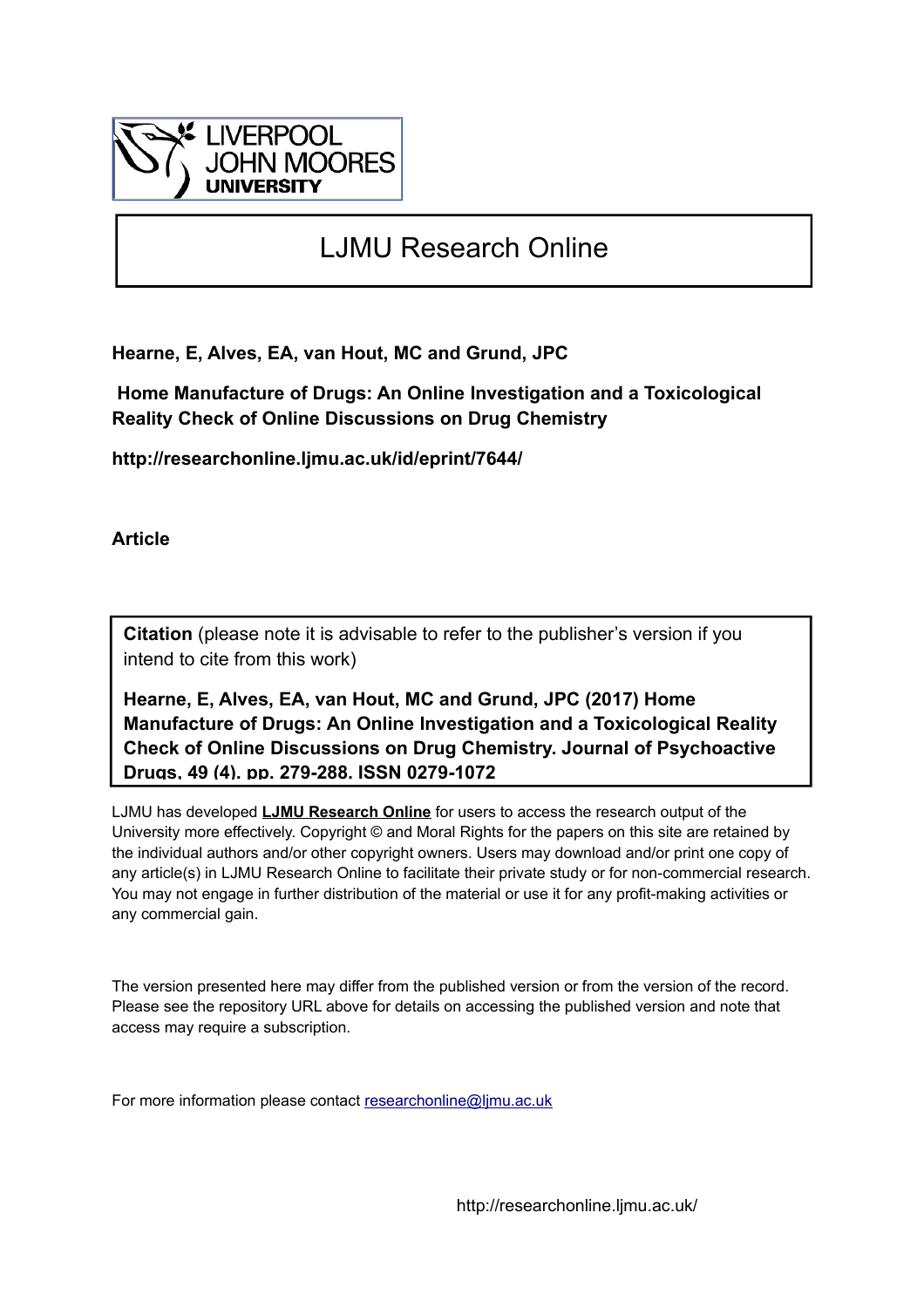

# **INVESTIGATION AND A TOXICOLOGICAL REALITY CHECK OF ONLINE DISCUSSIONS ON DRUG CHEMISTRY**

| <b>HOME MANUFACTURE OF DRUGS: A NETNOGRAPHIC</b><br><b>INVESTIGATION AND A TOXICOLOGICAL REALITY CHECK OF</b><br><b>ONLINE DISCUSSIONS ON DRUG CHEMISTRY</b> |                                                                                         |  |
|--------------------------------------------------------------------------------------------------------------------------------------------------------------|-----------------------------------------------------------------------------------------|--|
|                                                                                                                                                              |                                                                                         |  |
| Journal:                                                                                                                                                     | Journal of Psychoactive Drugs                                                           |  |
| Manuscript ID                                                                                                                                                | <b>Draft</b>                                                                            |  |
| Manuscript Type:                                                                                                                                             | Original Article                                                                        |  |
| Keywords:                                                                                                                                                    | Homemade Drugs, Amphetamine, Opiate, gamma-hydroxybutyrate,<br>Netnography, clandestine |  |
|                                                                                                                                                              |                                                                                         |  |
|                                                                                                                                                              |                                                                                         |  |
|                                                                                                                                                              | <b>SCHOLARONE</b> <sup>®</sup><br>Manuscripts                                           |  |
|                                                                                                                                                              |                                                                                         |  |

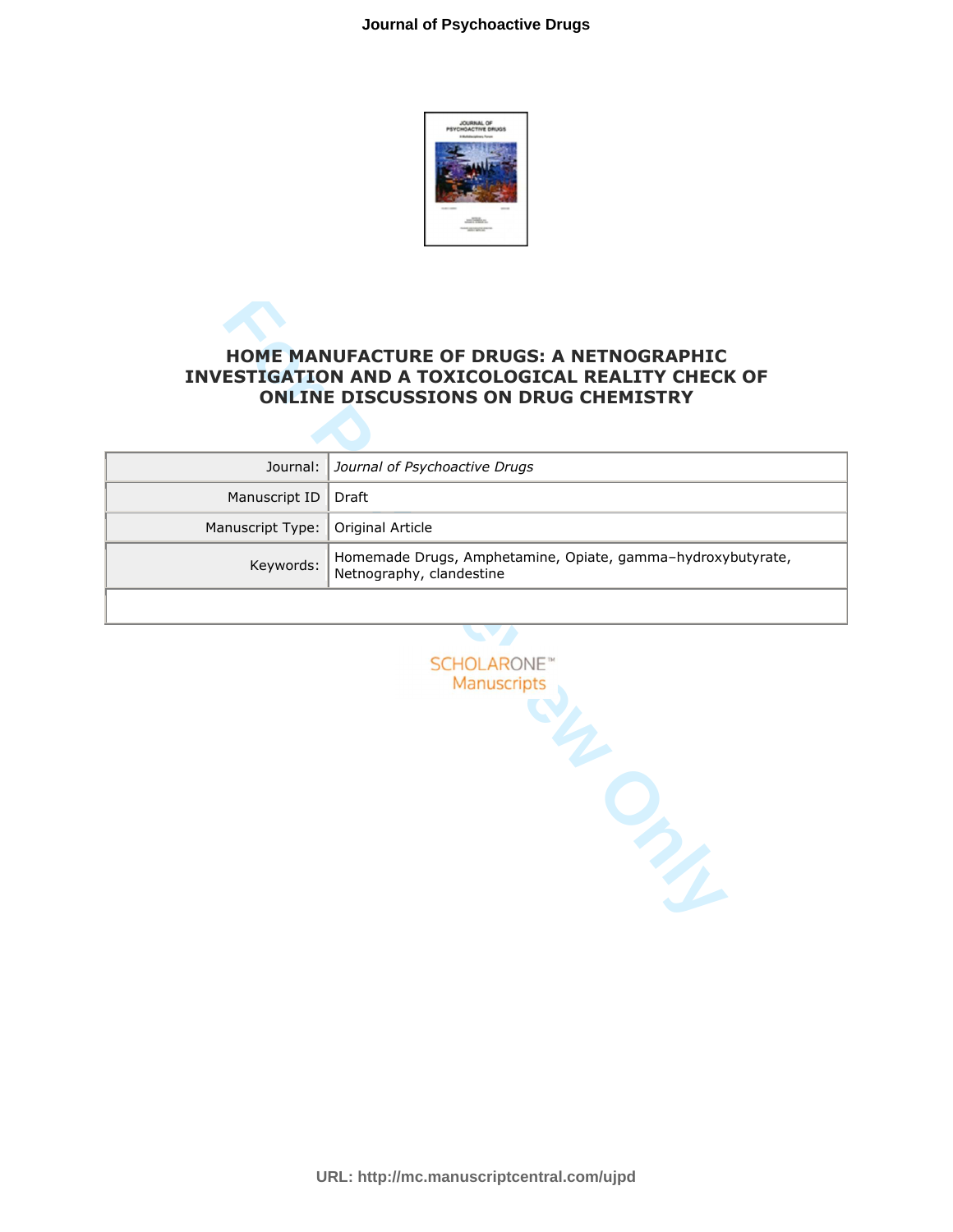| $\mathbf 1$<br>$\frac{2}{3}$                                                                                                                                                                                                                                                                      |                                      |
|---------------------------------------------------------------------------------------------------------------------------------------------------------------------------------------------------------------------------------------------------------------------------------------------------|--------------------------------------|
| $\overline{\mathbf{4}}$                                                                                                                                                                                                                                                                           | ORCID ID:                            |
| $\begin{array}{c} 5 \\ 6 \end{array}$<br>$\overline{7}$                                                                                                                                                                                                                                           | Jean-Paul Grund, 0000-0003-2074-8406 |
| $\bf 8$<br>$\boldsymbol{9}$                                                                                                                                                                                                                                                                       | Emanuele Alves, 0000-0003-1220-1443  |
| $10\,$<br>$11$<br>12<br>13<br>14<br>15<br>$16\,$<br>17<br>18<br>$19$<br>$20\,$<br>21<br>$22\,$<br>23<br>24<br>25<br>${\bf 26}$<br>27<br>28<br>29<br>$30\,$<br>31<br>32<br>33<br>34<br>35<br>36<br>37<br>38<br>39<br>$40\,$<br>41<br>42<br>43<br>44<br>45<br>46<br>47<br>48<br>49<br>5555556555660 |                                      |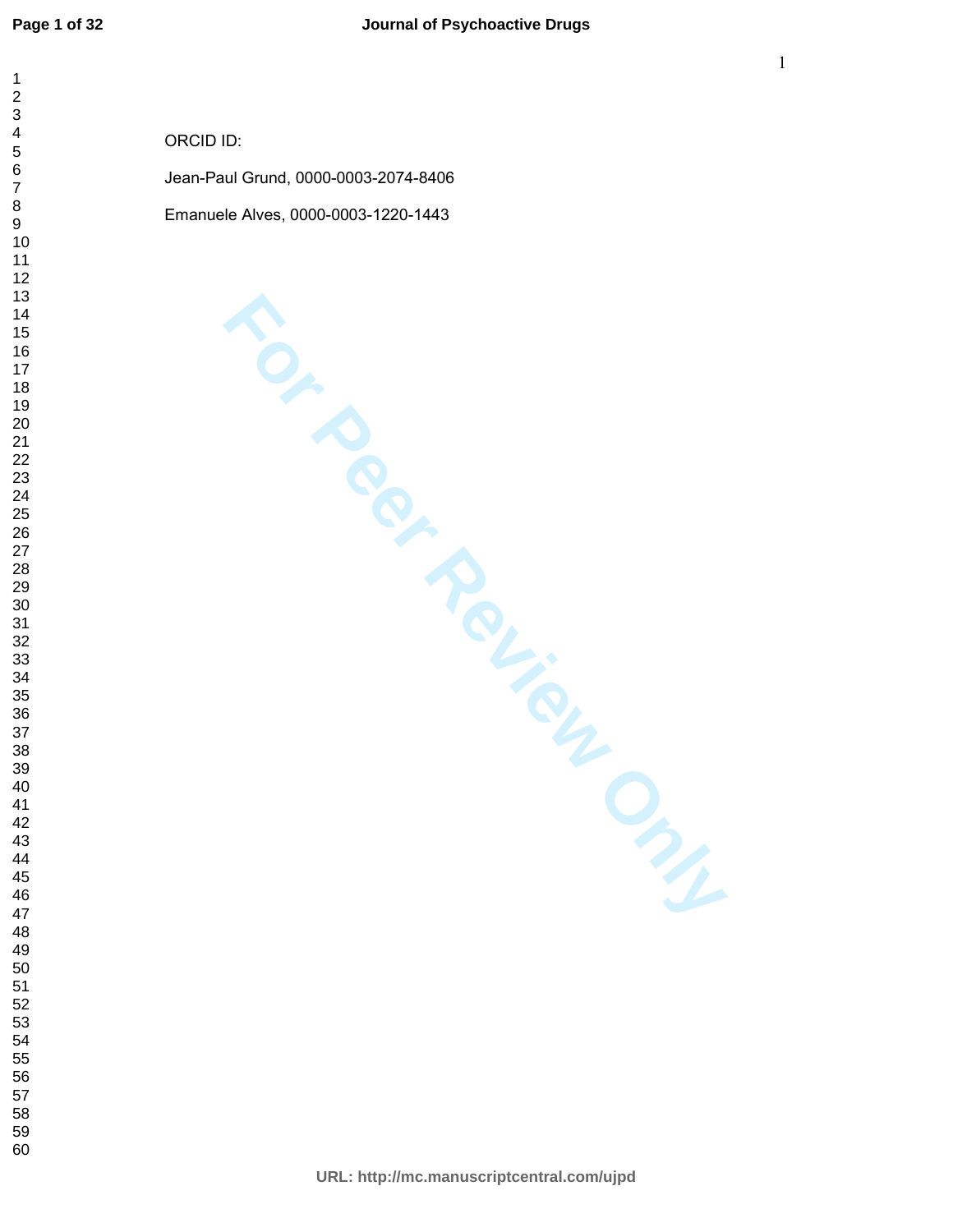#### **ABSTRACT**

potential fueling of interest into clandestine home manufacture of drugs<br>We conducted an netnographic study on home manufacture discus<br>mmonly homemade drugs, methamphetamine and desomorphine<br>ed drugs – and Gamma -hydroxybu Public health concern is evident in current and emerging trends new psychoactive substance (NPS) use and markets, aside from the regulatory status. One novel area of investigation is the availability of homemade opioids, amphetamines and dissociatives, and the potential fueling of interest into clandestine home manufacture of drugs via the Internet. We conducted an netnographic study on home manufacture discussions of three commonly homemade drugs, methamphetamine and desomorphine – both scheduled drugs – and Gamma -hydroxybutyrate (GHB) hosted on publically available, English language drug fora located on the Surface Web. We investigated whether the communal folk pharmacology of homemade drugs on these fora may actually inform home manufacture practices or contribute to the reduction of harms associated with this practice. Additional work centered on the discrepancies between online information around purification and making homemade drugs safer, and the synthesis of the same substances in a proper laboratory environment. Of note was the moderation and shutdown of synthesis queries and discussions, with fora adhering to harm reduction principles by facilitating discussions around purification of homemade drugs only. The work is intended to contribute to ongoing discussions around online indigenous harm reduction discourse within cyber communities.

*Keywords:* Homemade drugs, (meth)amphetamines, opiates, desomorphine, gamma– hydroxybutyrate or GHB, netnography, clandestine.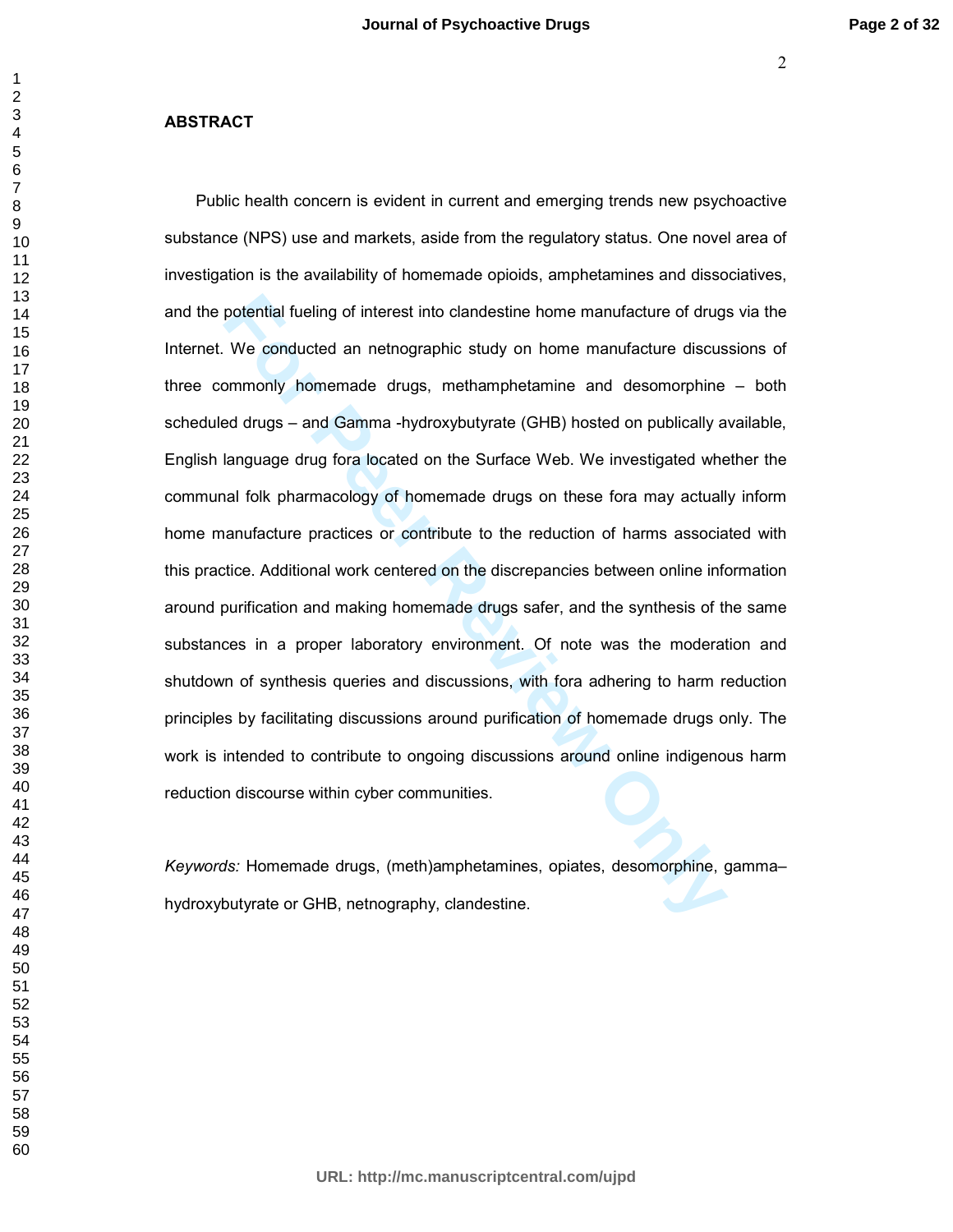*Alle Ding' sind Gift, und nichts ohn' Gift; allein die Dosis macht, daß ein Ding kein Gift ist. Philippus Aureolus Theophrastus Bombastus von Hohenheim (1490-1541)* 

*Some values must be universal, like human rights and the equal worth of every human being. Björn Kristian Ulvaeus (1945)* 

> *Harm reduction is about working with the immediate goals and issues people have. Anonymous*

#### **INTRODUCTION**

**Form reduction is about working with the immediate goals and issues per Review of the European Conduction Soffice on Drugs and Crime (UNODC) and the European Cine new psychoactive substances ( NPS) as "Substances of abuse** The United Nations Office on Drugs and Crime (UNODC) and the European Union (EU) define new psychoactive substances ( NPS) as "Substances of abuse, either in a pure form or a preparation, that are not controlled by the 1961 Single Convention on Narcotic Drugs or the 1971 Convention on Psychotropic Substances, but which may pose a public health threat" (UNODC 2013).. In 2014, 101 new substances were notified to the EU Early Warning System (EWS), an increase of 25% compared to 2013 (UNODC 2013). But elsewhere UNODC (UNODC 2013, 2014) notes that, "*the term 'new'* [psychoactive substance] *does not necessarily refer to new inventions but to substances that have been recently become available,*" extending the concept of NPS to *emerging drug trends*. But new drug trends may well concern substances which in some countries are completely new, but well known in others, independent of their scheduling status. For example, primarily used in the United States (US) (Maxwell and Rutkowski 2008), the Czech Republic (Csemy, Kubicka, and Nociar 2002, Zabransky 2007) and the western parts of the former Soviet Union (Grund 2005, Grund et al. 2009), homemade methamphetamine emerged in Athens, Greece in 2011 under the moniker of "Sisha" (Nikolaou et al. 2014). For the development of appropriate harm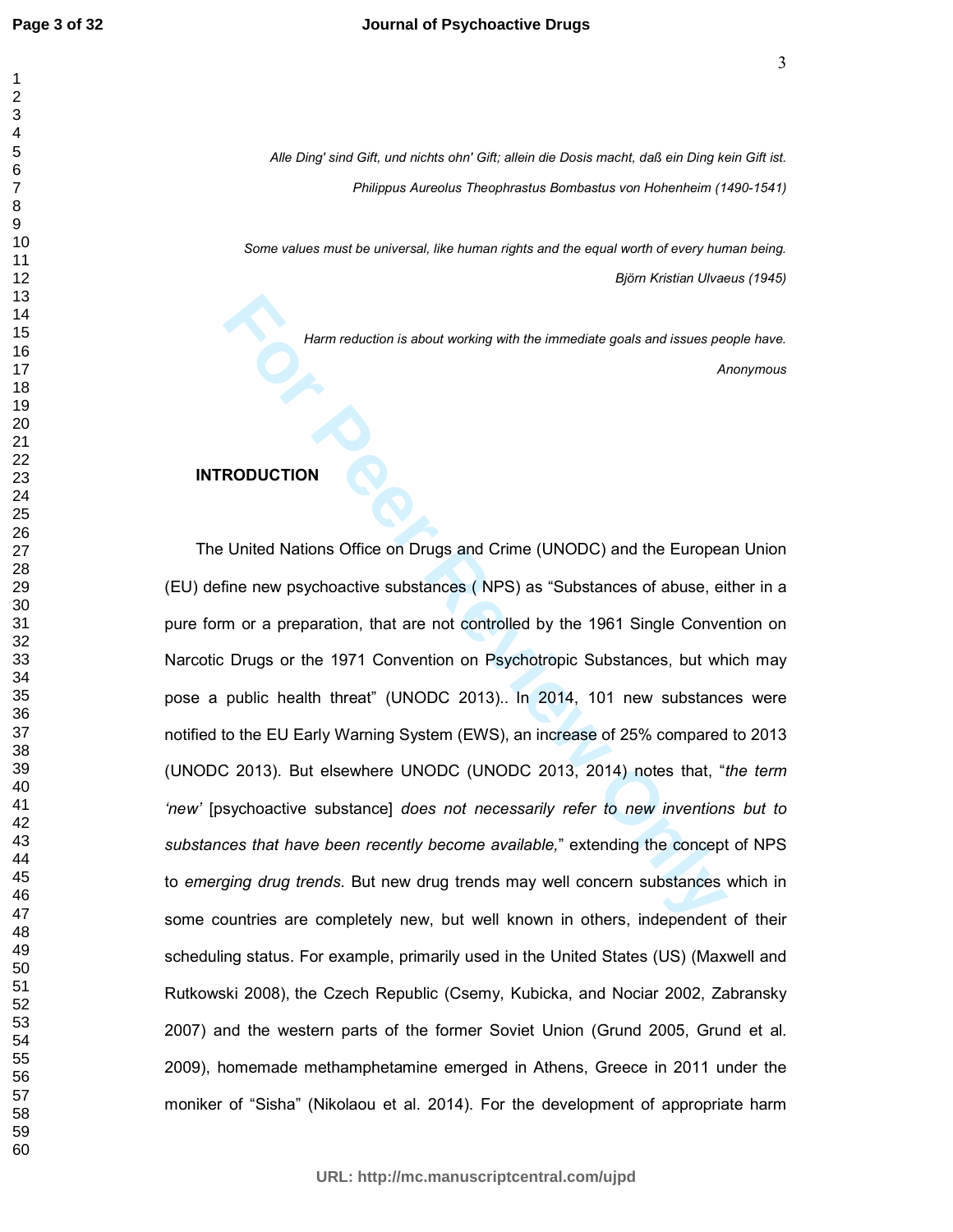reduction and treatment responses, actual scheduling status may be less relevant than a proper understanding of new substances and the communities in which these emerge. New, 'alien' drugs may provoke drastic changes in the risk environment of drug use (Rhodes 2009) heralding a new set of drug related problems, untypical of the period before its emergence.

ently reports on home manufacture by people who use drugs (PWUD)<br> **Formal standard and the including** desomorphine and methamphetamin<br> **Formal standard and standard and standard and standard standard and standard standard** Recently reports on home manufacture by people who use drugs (PWUD) of both scheduled substances, including desomorphine and methamphetamine, and unscheduled substances, such as Gammahydroxybutyrate (GHB), have surfaced from an increasing number of countries, emphasizing the potential harms of these practices (Van Hout 2014, Zabransky, Grund, et al. 2012, Zabransky, Latypov, et al. 2012). This paper reports our netnographic investigation of experiential discussions in public, English-language online drug fora on web on home manufacture of three commonly homemade drugs, methamphetamine, desomorphine and GHB.

#### **HOMEMADE DRUGS**

Methamphetamine, a psychostimulant, comes as a base, colorless, insoluble volatile oil and as hydrochloride salt, a crystalline white powder that dissolves in water (De-Carolis et al. 2015). Illegally produced, its color varies. The drug is taken orally, inhaled or injected. Homemade methamphetamine is known in the Czech Republic and in the western Soviet Union since the 1980s (Grund et al. 2009) and since the early 1990s in the US (De-Carolis et al. 2015) and in Asia (Farrell et al. 2002, McKetin et al. 2008).

Krokodil is the street name for an injectable opioid mixture containing desomorphine and related morphinans (Alves, Grund, et al. 2015). Pharmaceutical desomorphine is is ten times more potent than morphine (Alves, Grund, et al. 2015) and colorless in solution. Krokodil is a dark yellow liquid that is mostly injected

**URL: http://mc.manuscriptcentral.com/ujpd**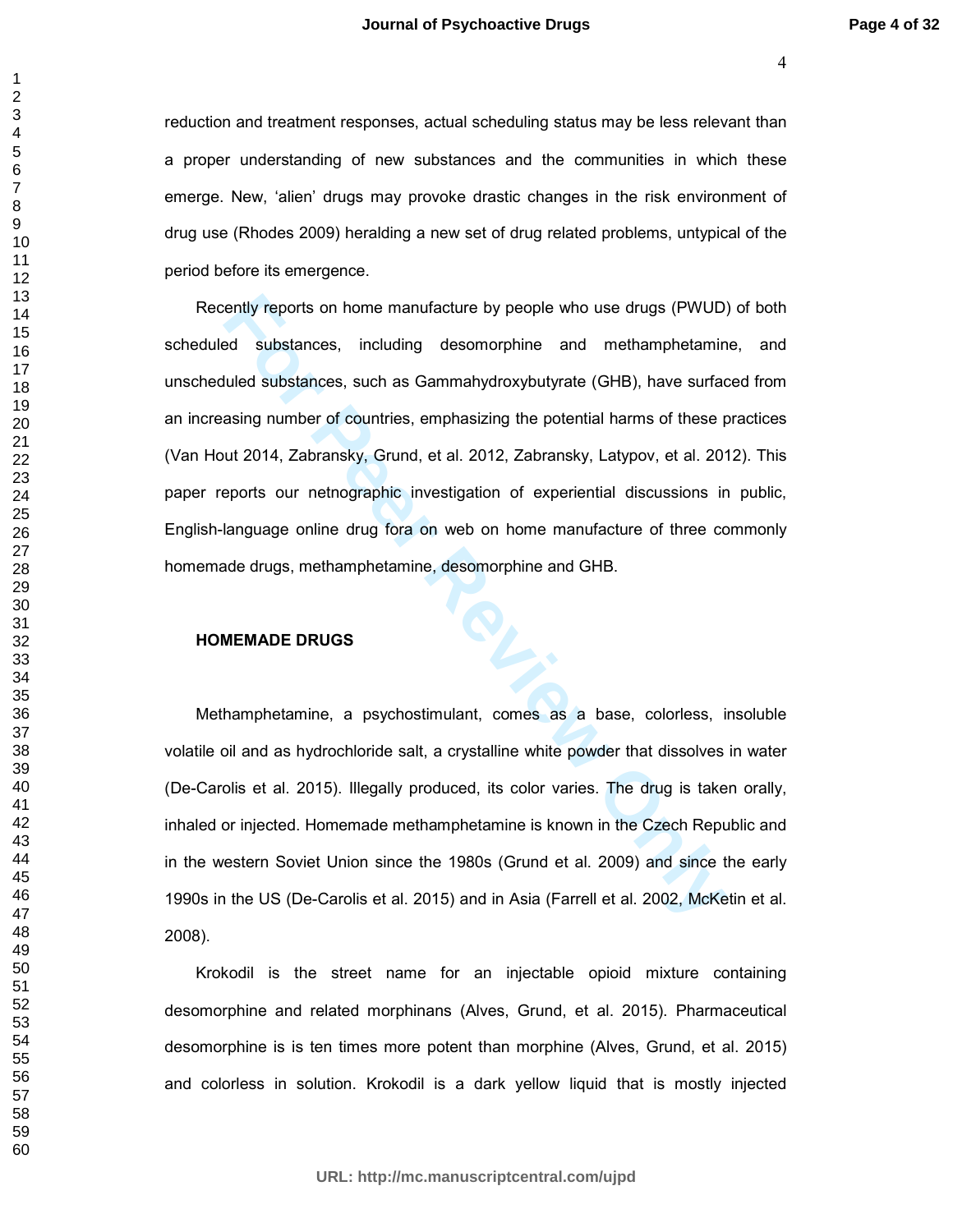intravenously (Alves, Grund, et al. 2015, Grund, Latypov, and Harris 2013, Grund et al. 2009). The color of homemade desomorphine and methamphetamine is generally an indication of substandard synthesis.

Gamma hydroxybutyrate (GHB), a transparent, syrupy and salty liquid, is a central nervous system depressant with euphoric and hypnotic properties. It is mostly ingested for recreational purposes (Brennan and Van Hout 2014), but e.g. in the Netherlands there are an estimated 2000-3000 people dependent on GHB (van Gaalen et al. 2015). While banned in many countries, GHB's precursor, GBL, remains legal because of its wide industrial use.

#### **HARMS RELATED TO HOMEMADE DRUGS**

These three drugs are used for their euphoric, relaxing and energizing effects, but compulsive use is associated with serious drug related health problems and increased morbidity (Brennan and Van Hout 2014, Grund, Latypov, and Harris 2013, Van Gaalen, De Bruin, and Grund 2015). Both desomorphine and GHB are potent CNS depressants while methamphetamine is one of the most potent stimulants known.

extional purposes (Brennan and Van Hout 2014), but e.g. in the Netter<br> **For Peer All and Formal SCOCO (Fig. 1)** and Fig. (van Gaalen et a<br> **Formal in many countries, GHB's precursor, GBL, remains legal becau<br>
ustrial use.<br>** Injecting homemade desomorphine and methamphetamine or (meth)cathinone is associated with significant drug related harms including localized damage around injection sites, systemic damage to internal organs, HCV and HIV infection, mental health problems and fatal overdose (Alves et al. 2015, Biesk 2013, Chintalova-Dallas et al. 2009, De-Carolis et al. 2015, Dinis-Oliveira et al. 2012, Grund 2002, 2005, Grund et al. 2009, Grund et al. 2010, Grund, Latypov, and Harris 2013, Katselou et al. 2014, Mueller et al. 2015, Soares, et al. 2015, Van Hout 2014). GHB, is generally used orally but associated with equally disturbing harms, including mental health problems, repeated comatose intoxication and lethal overdose (Brennan and Van Hout 2014, Degenhardt, Darke, and Dillon 2003, Grund et al. n.d., Kohrs, Mann, and Greenberg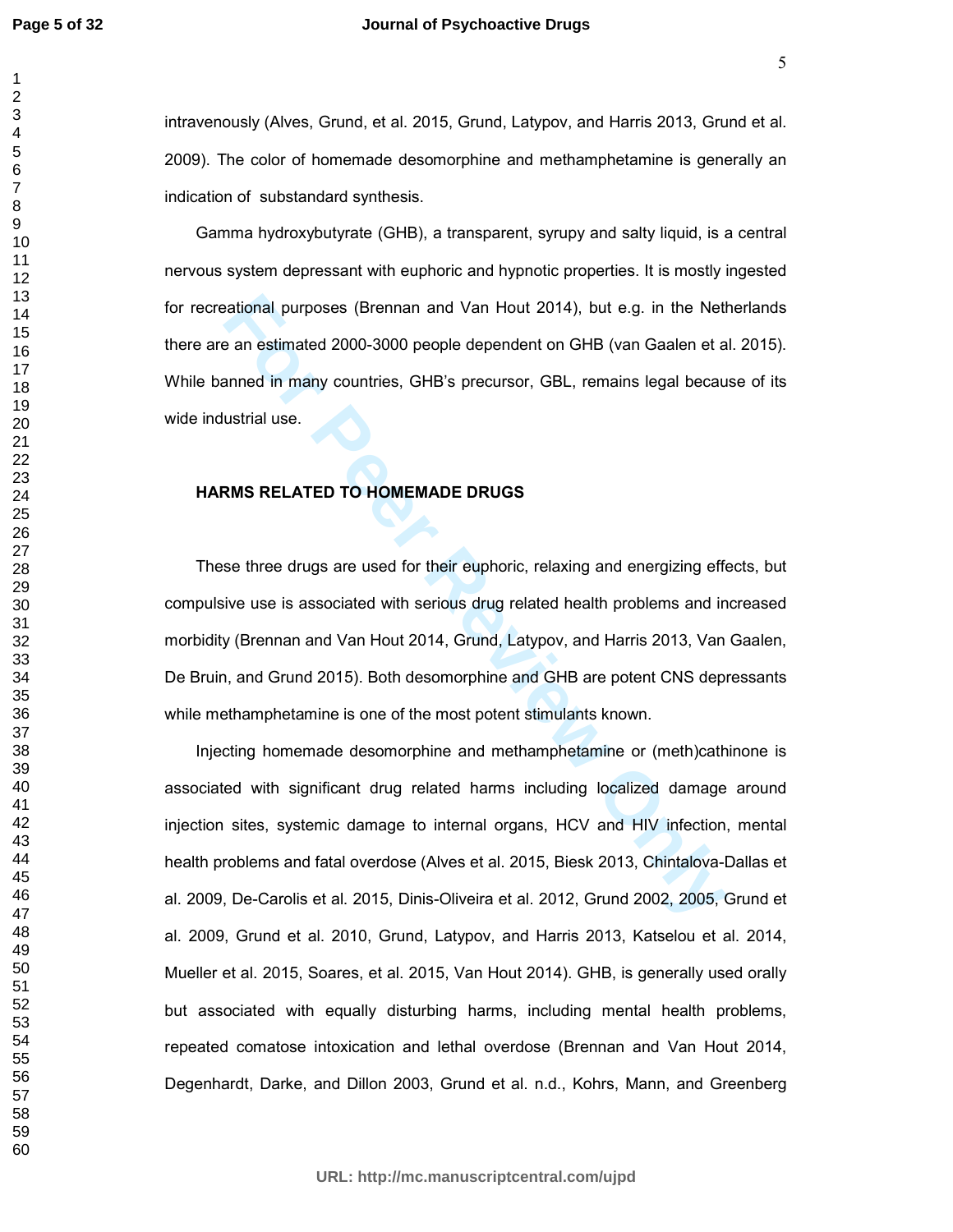2004, Li, Stokes, and Woeckener 1998, Schep et al. 2012, van Amsterdam et al. 2014, Zvosec et al. 2011, Van Gaalen, De Bruin, and Grund 2015).

# **THE RISK ENVIRONMENT OF HOME DRUG PRODUCTION AND POTENTIAL FOR DRUG RELATED HARM**

Homemade drug production and consumption entails an atypical risk environment (Miovský et al. 2015, Rhodes 2009). They are mostly synthesized outside of a proper laboratory environment, in kitchens and basements under primitive circumstances, with substandard ingredients and equipment and in the absence of a formal synthesis protocol (Chintalova-Dallas et al. 2009, David et al. 2010, De-Carolis et al. 2015, Grund 2002, Grund et al. 2009, Heimer 2013).

nemade drug production and consumption entails an atypical risk envisible of the al. 2015, Rhodes 2009). They are mostly synthesized outside of the synthesized outside of the synthesized outside of the synthesized outside Prepared in small groups of PWID revolving around a 'drug cook,' precursors and reactants are generally obtained collectively outside of traditional drug dealing structures (Grund 2005, Grund et al. 2009, Miovsky 2007, Miovský et al. 2015). This may decrease macro risk factors, e.g. exposure to law enforcement, but engenders micro injecting risk factors (Grund et al. 1996, Grund et al. 1991, Jose et al. 1993) (Koester et al. 2003) and has been associated with HIV infection among PWID in Russia (Dumchev et al. 2009, Hagan et al. 2001, Rhodes et al. 2002).

The use of toxic reactants in the synthesis and absence of proper purification methods may result in harmful concoctions that are potentially more damaging than commercially produced NPS (Alves, Soares, et al. 2015, Grund, Latypov, and Harris 2013). The skills required for cooking drugs are learned from more experienced peers, through oral instruction, observational learning and participation in cooking sessions (Grund 2002, Grund et al. 2009). This 'master-apprentice' relationship has likely added to the variations in homemade drug chemistry described in field (Van Hout 2014) and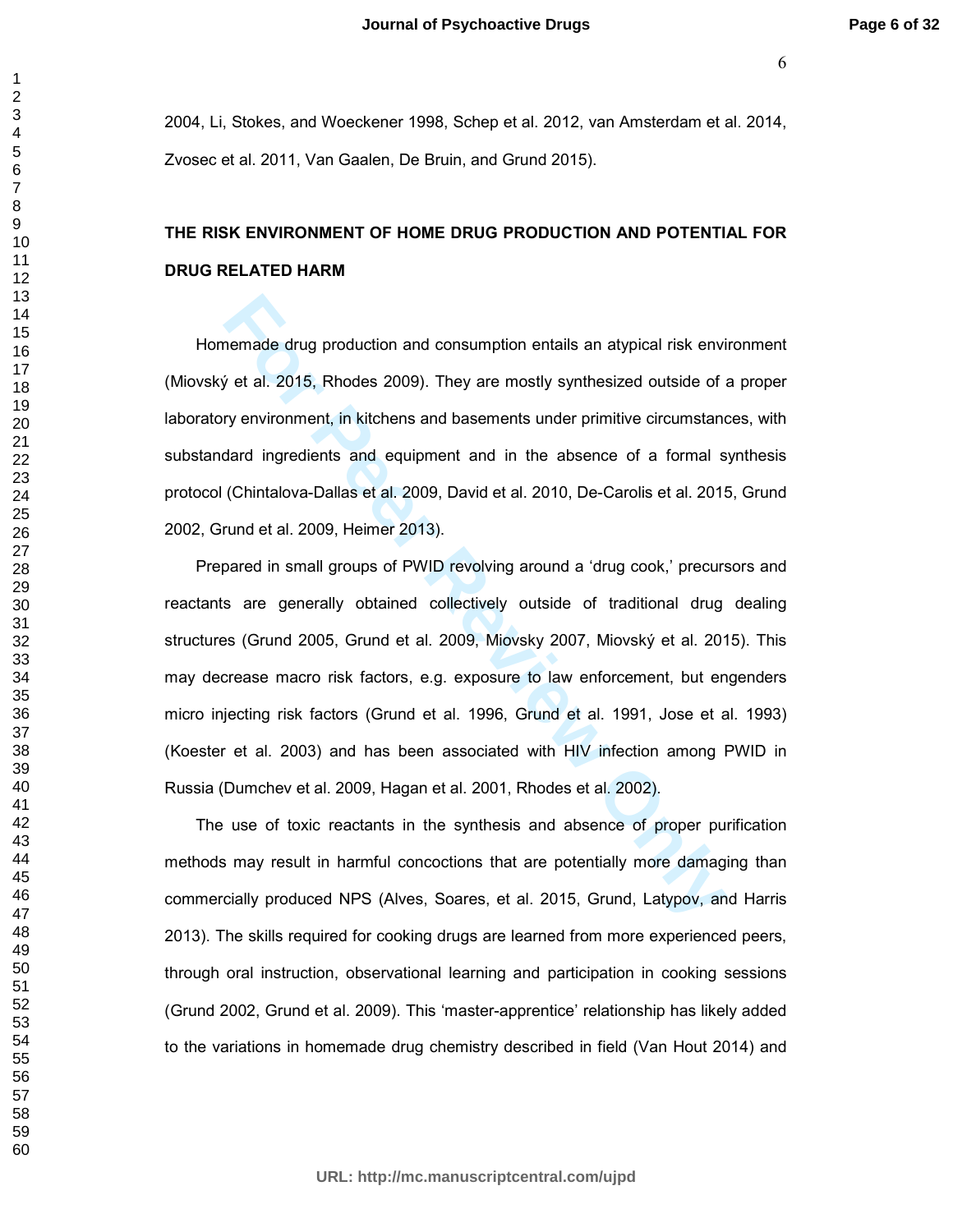laboratory studies (Alves, Soares, et al. 2015). The increasing influence of the Internet is bound to change that oral history and social learning process.

#### **HOME DRUG MANUFACTURE, MEDIA AND INTERNET**

rest in the home manufacture of drugs whilst certainly not new, is deporting, drug user fora information exchange and availability of online but and Hearne 2015b). Homemade drugs, clandestine drug product ficking are incre Interest in the home manufacture of drugs whilst certainly not new, is driven by media reporting, drug user fora information exchange and availability of online advice (Van Hout and Hearne 2015b). Homemade drugs, clandestine drug production and drug trafficking are increasingly attracting media attention and featuring in popular TV series, such as "Breaking Bad," (methamphetamine), "Weeds" (marijuana) or "The Wire" (crack). The Internet is now regarded as the main source of information about novel illicit drugs (Van Hout and Hearne 2015b, Zheluk, Quinn, and Meylakhs 2014) and information on the synthesis of various drugs is available widely on the Web.

Homemade drugs are an increasingly popular topic on various online drug discussion fora and this information is at the fingertips of everyone potentially interested. This will likely affect the master-apprentice relationship by which the knowledge and skills needed to produce these drugs was traditionally transferred. Various popular and public drug fora, such as bluelight.ru or drugsforum.com are considered "online harm-reduction communities" (Moro and Racz 2013, Soussan and Kjellgren 2014).

We utilized a netnographic approach to investigate user trend interest in home manufacture of GHB, opiate and amphetamine based drugs. Netnography is an increasingly popular and novel method of qualitative research underpinned by the adaptation of traditional ethnographic research techniques within the cyber world (Kozinets 2002). We investigated whether the communal folk pharmacology of homemade drugs on these fora may actually inform home manufacture practices themselves or contribute to the reduction of harms associated with this practice. Where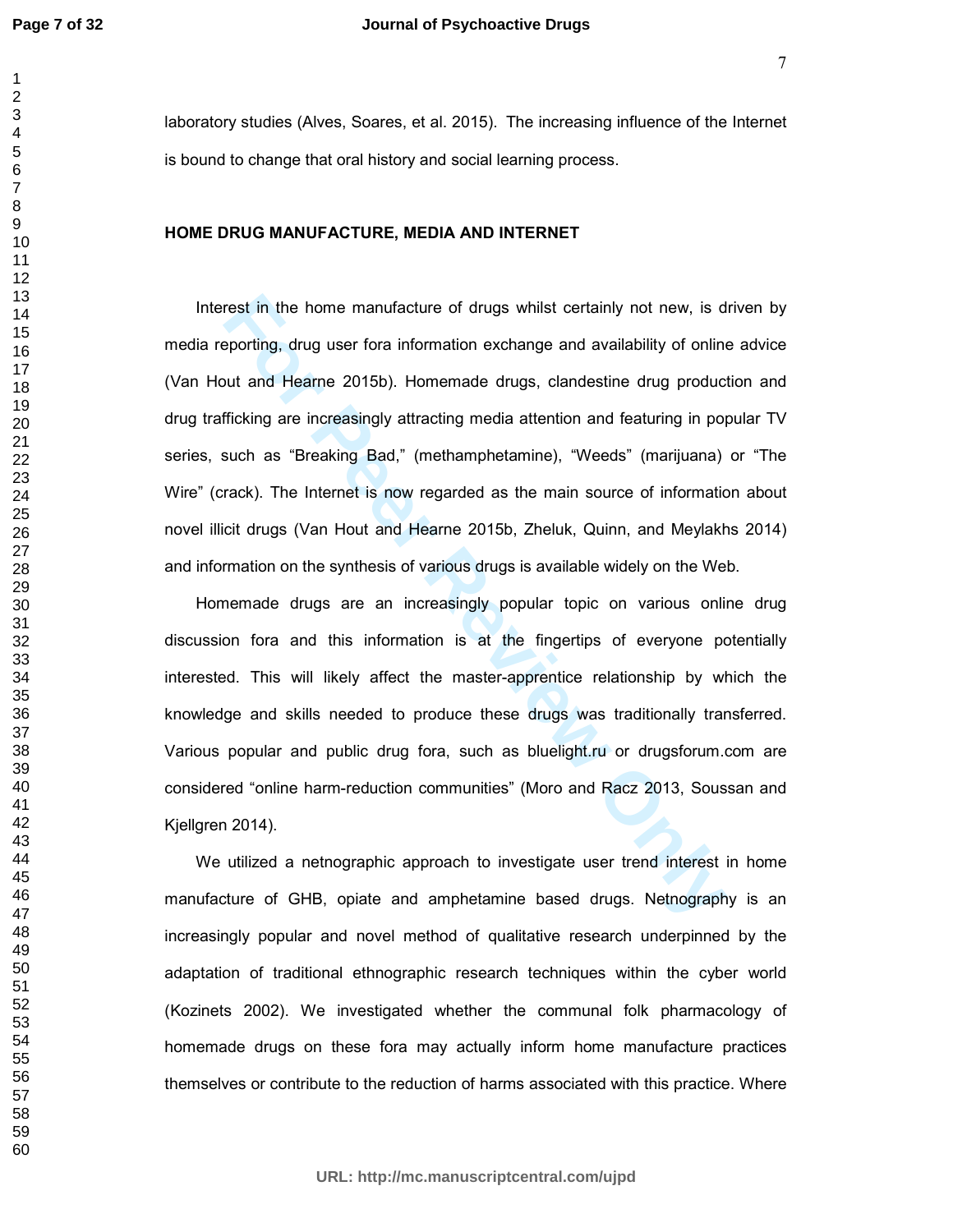possible, we addressed discrepancies between the clandestine syntheses described and the queries and advice offered online with the synthesis of the same substances in a proper laboratory environment. Our objective was to contribute to an improved understanding of the online discourse on home drug manufacture and to effective public health responses to the significant harms associated therewith, to the peer driven harm reduction potential of these *Leading edge* drug fora (Deluca et al. 2012) in particular. Whilst reviews of home manufacture of drug solutions using widely available pharmaceuticals have been published (Alves, Grund, et al. 2015, Van Hout 2014), internet based studies on the home preparation of drugs remain scant (Van Hout and Hearne 2015b). We present here the first known attempt to illustrate Internet activity as underpinning the dissemination of information around the mounting practice of home drug manufacture.

#### **METHODOLOGY**

arm reduction potential of these *Leading edge* drug fora (Deluca et al.<br>
I.r. Whilst reviews of home manufacture of drug solutions using widely a<br>
ceuticals have been published (Alves, Grund, et al. 2015, Van Hou<br>
based s The internet is increasingly utilized to monitor trends in diverted pharmaceuticals, novel psychoactive and, performance and image enhancement drugs, consumer interest, patterns of use, communal folk pharmacology, user experiences and indigenous harm reduction efforts. We adhered to a netnographic approach according to Kozinet's protocols for conducting cyber-ethnographic research (Kozinets 2002). Sampling of online data was grounded in principles relating to scale, interactivity, and heterogeneity (Chenail 2011, Van Hout 2015). Systematic internet searches were conducted using terms like '*Krokodil', 'Desomorphine', 'GHB', 'Methamphetamine', 'Pervitin',* and *'Shake n bake meth'* in combination with the words *'homemade'* and *'forum'*. The combined searches generated 977,900 hits associated with sites wherein these terms have been quoted. The combined searches that discussed the use of and production of these homemade substances were scrutinized in Table 1.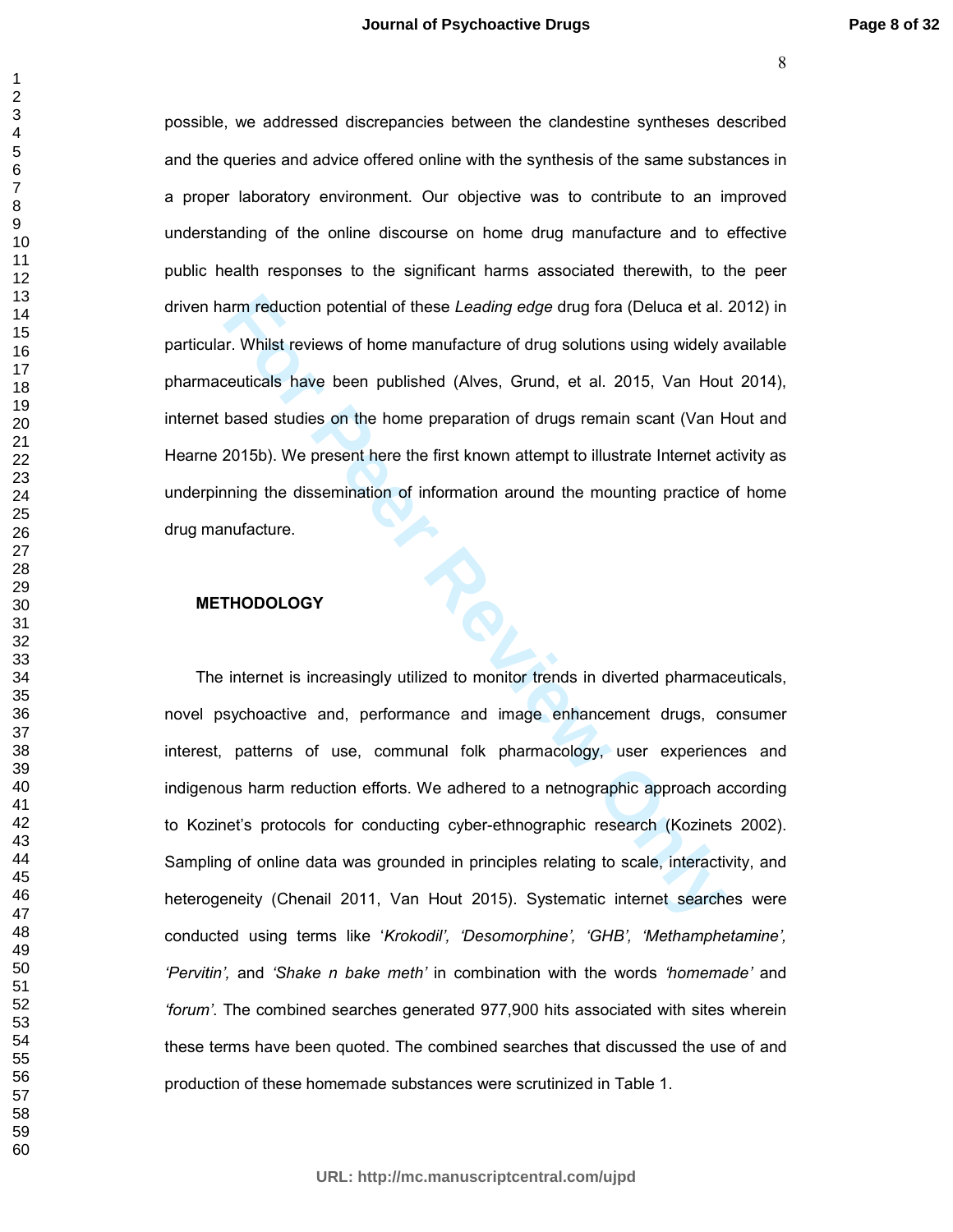Five websites presenting forum activity discussing the use of and production of homemade substances were identified. Subsequent methodical searches for discussions relating to use of and production of these homemade substances were performed, through the internal search engine of the websites and by using the previous search terms. This search continued until no further information relating to use of and production of these homemade substances could be located. A total of 614 identified threads related to use of and production of these homemade substances, were generated as a result of this internal search. Following the application of exclusion criteria (incomprehensible language, polls, news or media reports) and elimination of any duplicates, 36 discussion threads remained. 104 distinct user pseudonyms were documented in the data set (Table 2).

broaduction of these homernade substances could be located. A tota<br> **Hereads related to use of and production of these homernade sub-**<br> **Formally and and the standard Search.** Following the applic<br> **Formally and and the st** Confidentiality measures included storage in a password-protected computer and removal of screen pseudonyms, URLs, country and city identifiers (Wilkinson and Thelwall 2011). The data set was transferred to a Word document, and 13,124 words were analyzed analysis using the Empirical Phenomenological Psychological (EPP) method. The EPP is a five step manual method underpinned by phenomenological principles illustrating the users 'lived real life' (Husserl 1970). This approach is increasingly utilized in the field of netnographic studies on NPS and PIEDs (Kjellgren, Henningsson, and Soussan 2013, Kjellgren and Jonsson 2013, Van Hout and Hearne 2014, Van Hout and Hearne 2015b, c, a). The process is cognizant of absence of preconceived hypotheses or generalizations (Wertz 2005). Four themes with 20 categories emerged from the analysis.

We subsequently compared the domestic chemistry and homemade drug discussion themes hosted online with the synthesis of the drugs under investigation in a controlled laboratory environment, explaining how domestic chemical drug synthesis may expose both consumers and producers (often the same people) to serious health hazards.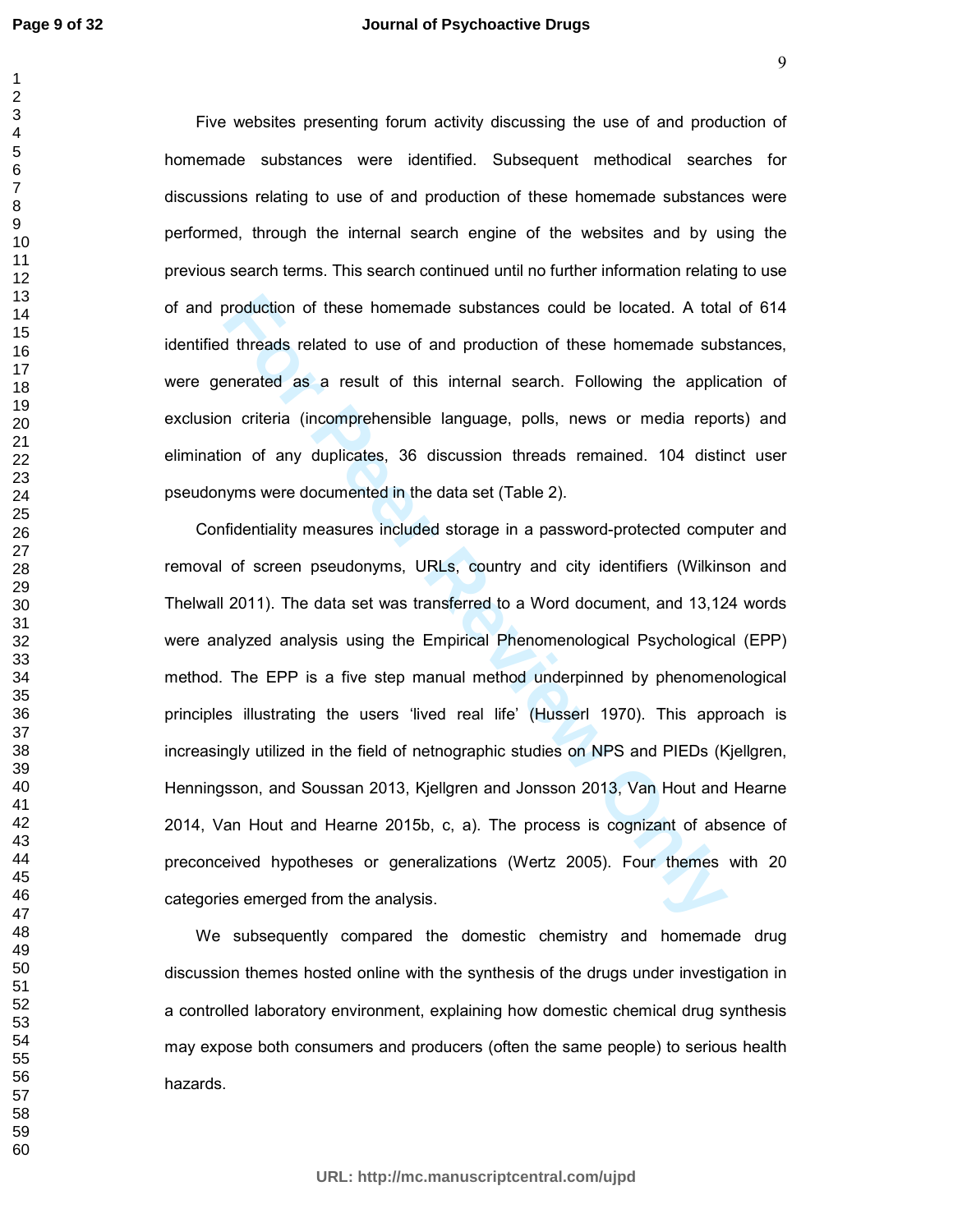## **RESULTS**

#### **Home Manufacture of Methamphetamine, Desomorphine & GHB**

The street synthesis of methamphetamine consists of a simple extraction of the active principle using pipe cleaning substances, its further extraction to an organic solvent and reduction to obtain the derivative. The process is known as the Nagai route and includes a simple reduction using hydriodic acid (HI) and red phosphorus as reagents (Alves, Grund, et al. 2015, Kunalan, Kerr, and Daeid 2012).

street synthesis of methamphetamine consists of a simple extraction<br>inciple using pipe cleaning substances, its further extraction to an<br>and reduction to obtain the derivative. The process is known as the Nag<br>udes a simple The second method most used is the *one-pot* method, also known as *shake n bake*. Mostly used in home methamphetamine manufacture, in this simplified variation of the Birch reduction, commercially available alkaline metals are mixed to ephedrine or pseudoephedrine in anhydrous ammonia to produce small quantities of low quality methamphetamine. All the ingredients are added into a PET bottle and multiple simultaneous chemical reactions convert the pseudoephedrine hydrochloride into methamphetamine. The methamphetamine base obtained is an insoluble oil and it is converted to its hydrochloride salt by funneling hydrogen chloride gas (Caldicott et al. 2005). The hydrochloride salt formed precipitates and is collected by filtration. Hydrochloric acid can be used in place of gas with almost no modification of the process.

The process of Krokodil synthesis is almost identical to that of methamphetamine synthesis from ephedrine. Indeed, PWID in the Russian speaking region have copied the Nagai reduction in illicit methamphetamine production (Alves, Grund, et al. 2015, Grund, Latypov, and Harris 2013, Kunalan, Kerr, and Daeid 2012) to cook up Krokodil. In Krokodil synthesis, codeine tablets are used as the starting material. Codeine based medications are basified and dissolved in a solvent (mostly gasoline, sometimes paint

**URL: http://mc.manuscriptcentral.com/ujpd**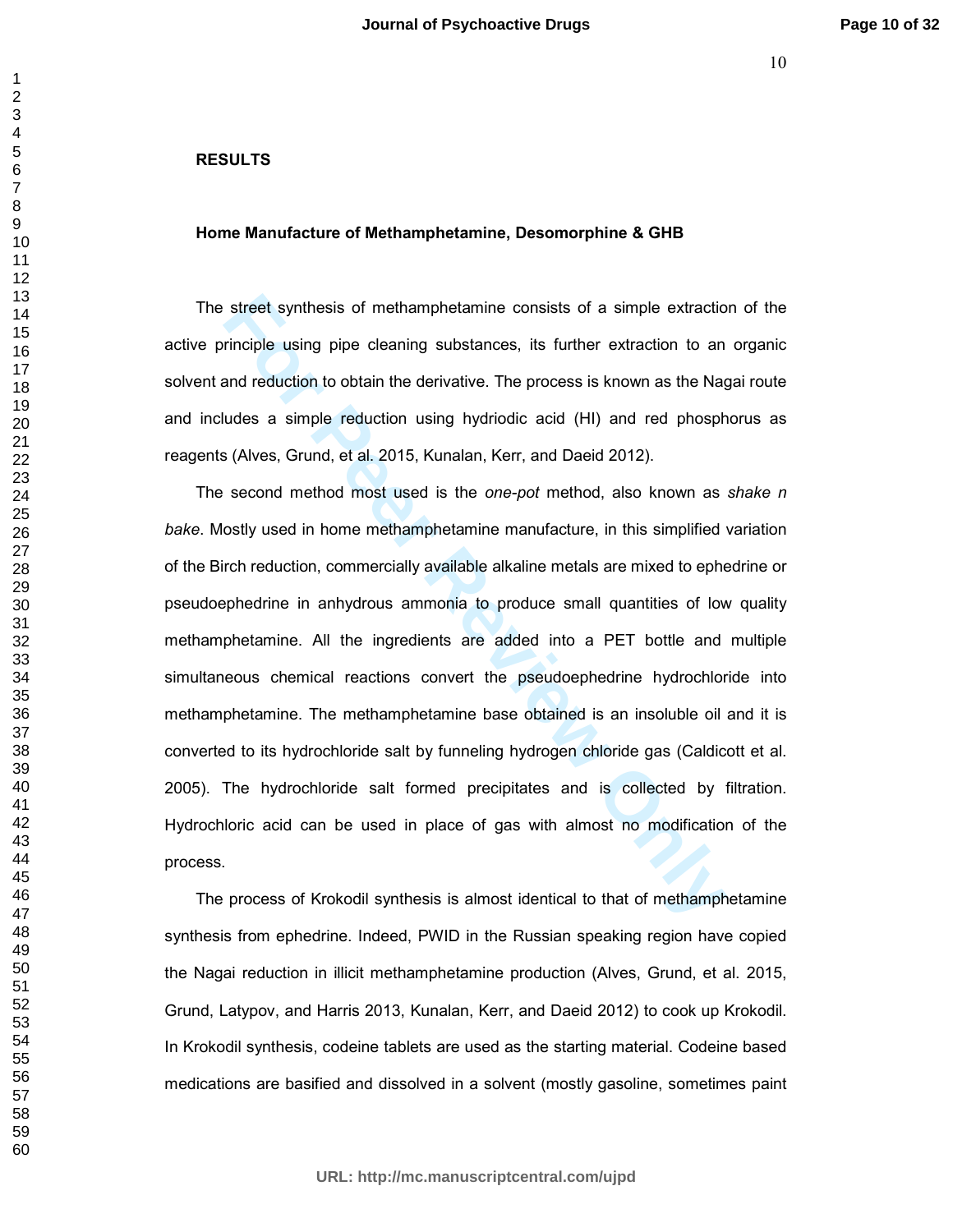thinner) (Alves, Grund, et al. 2015, Alves, Soares, et al. 2015). Subsequently the codeine base is acidified precipitating codeine hydrochloride crystals. These crystals are mixed with iodine and red phosphorus to form desomorphine. The resulting liquid drug may or may not contain desomorphine or any of its derivates (Alves, Soares, et al. 2015), depending on the skills of the cook and the starting materials. The drug is usually injected on the spot, right after the production.

In comparison, GHB production involves the simplest synthesis; it starts and ends with mixing gamma butyrolactone (GBL) with sodium or potassium hydroxide and water in equal parts at room temperature (Brennan and Van Hout 2014).

#### **Discussions Of Homemade Drugs In Online Drug Fora**

miected on the spot, right after the production.<br>
comparison, GHB production involves the simplest synthesis; it starts a<br>
ing gamma butyrolactone (GBL) with sodium or potassium hydroxide at<br>
parts at room temperature (Bre The netnographic research distinguished 614 drug forum threads centering on the use of and production of homemade methamphetamine, desomorphine and GHB posted on public internet drug discussion fora. Fora members offered harm reduction advice based on their own personal experiences whether positive or negative, so as, to inform others and influence harm reduction tactics (Table 3).

### **Theme 1: Recipes and Cooking Experiences of Homemade Drugs**

This theme concerns information related to the production of homemade substances: desomorphine, methamphetamine and GHB; recipes, ingredients and precursors, and to how and where to obtain such products. Methamphetamine related threads were primarily questions and/or warnings about the possibility of explosions and dangers in the cooking of the methamphetamine and its cheaper street version, *"shake n bake".* Threads related to desomorphine were generally discussions centered on ways in which to make desomorphine and not the more crude version, Krokodil, as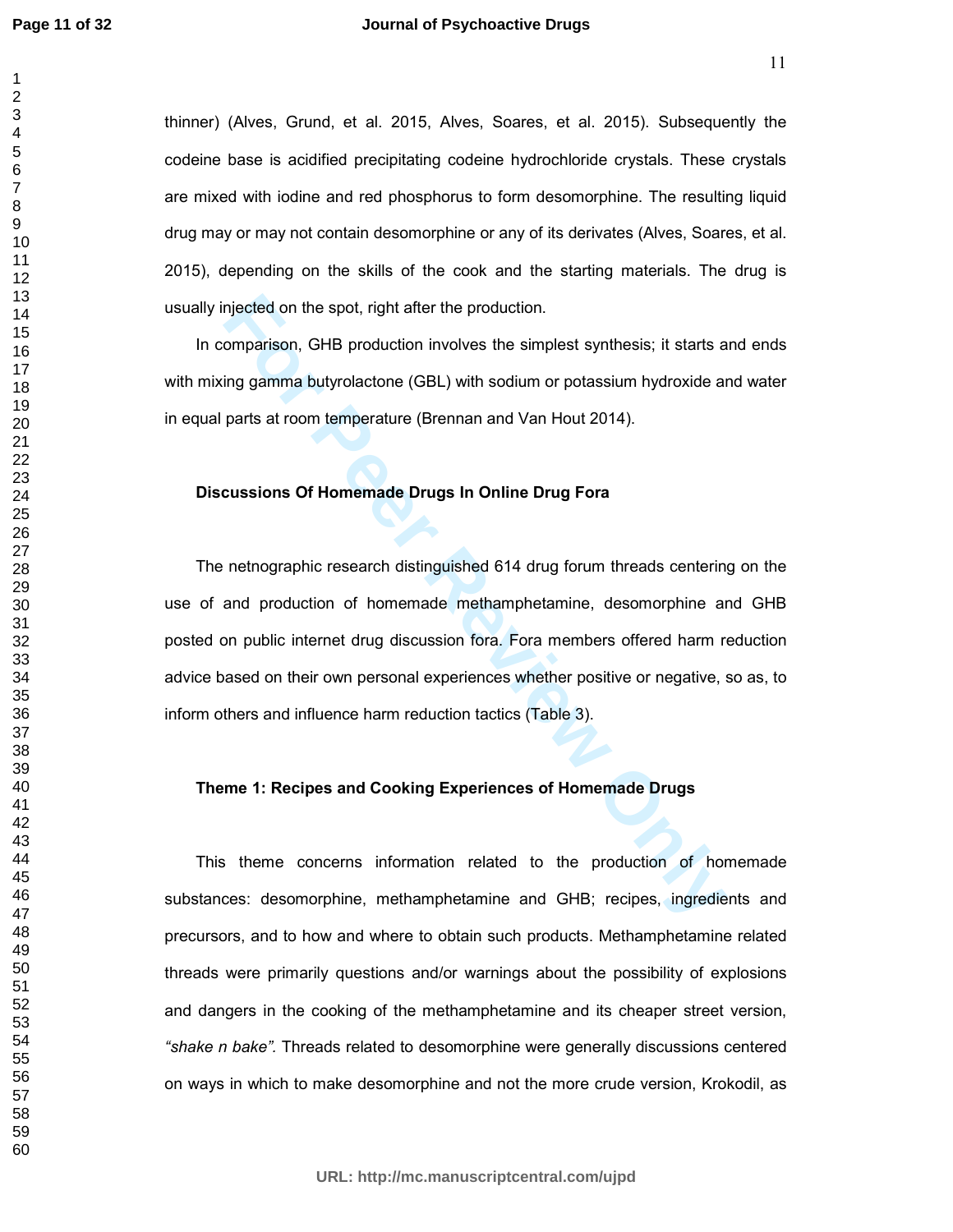it was felt desomorphine was a "safer" drug *"When synthesized correctly with proper equipment and purified correctly it doesn't cause any damage"*. Threads on GHB were primarily centered on how to acquire the ingredient 'gamma-butyrolactone' which is less easily obtained nowadays. Otherwise GHB was noted as being *"quite easy to make at home, and the precursors are fairly easy to get"*.

**Theme 2: Harm Reduction and Advice relating to physical harm and injuries incurred during the cooking process.** 

**From Reduction and Advice relating to physical harm and during the cooking process.**<br> **Solution** the cooking process.<br> **For Peer To Example Systems** is the online drug user community. Harm relation is<br> **For Peer Systems** This theme illustrates how discussions centered on harm reduction in home manufacture of drugs amongst the online drug user community. Harm reduction guidance within the community also focused on the avoidance *and* reduction of negative outcomes that could occur during the production process. The more experienced users and long-standing members were quick to recommend those with less experience and knowledge not to attempt synthesis of home produced substances.

*"Newbie synthing meth sounds like a recipe for disaster as well as the opposite of harm reduction"* 

The volatile nature of some of the products used in the synthesis of these substances, particularly methamphetamine or the "*shake n bake*" method, was highlighted by fora members and attempting to produce this substances was highly frowned upon by most.

*"Picture a plastic bottle filled with deathly poisonous gas building up more and more pressure. Gas that can burn your skin and lungs on contact. Along with liquid that can burn you. Now imagine holding this bottle in your hands, shaking it vigorously while the pressure builds and you sit there praying it doesn't explode in your face and melt your lungs and skin. In other words, it's pretty safe*" But practical advice for reducing the risks associated with home drug production was rare.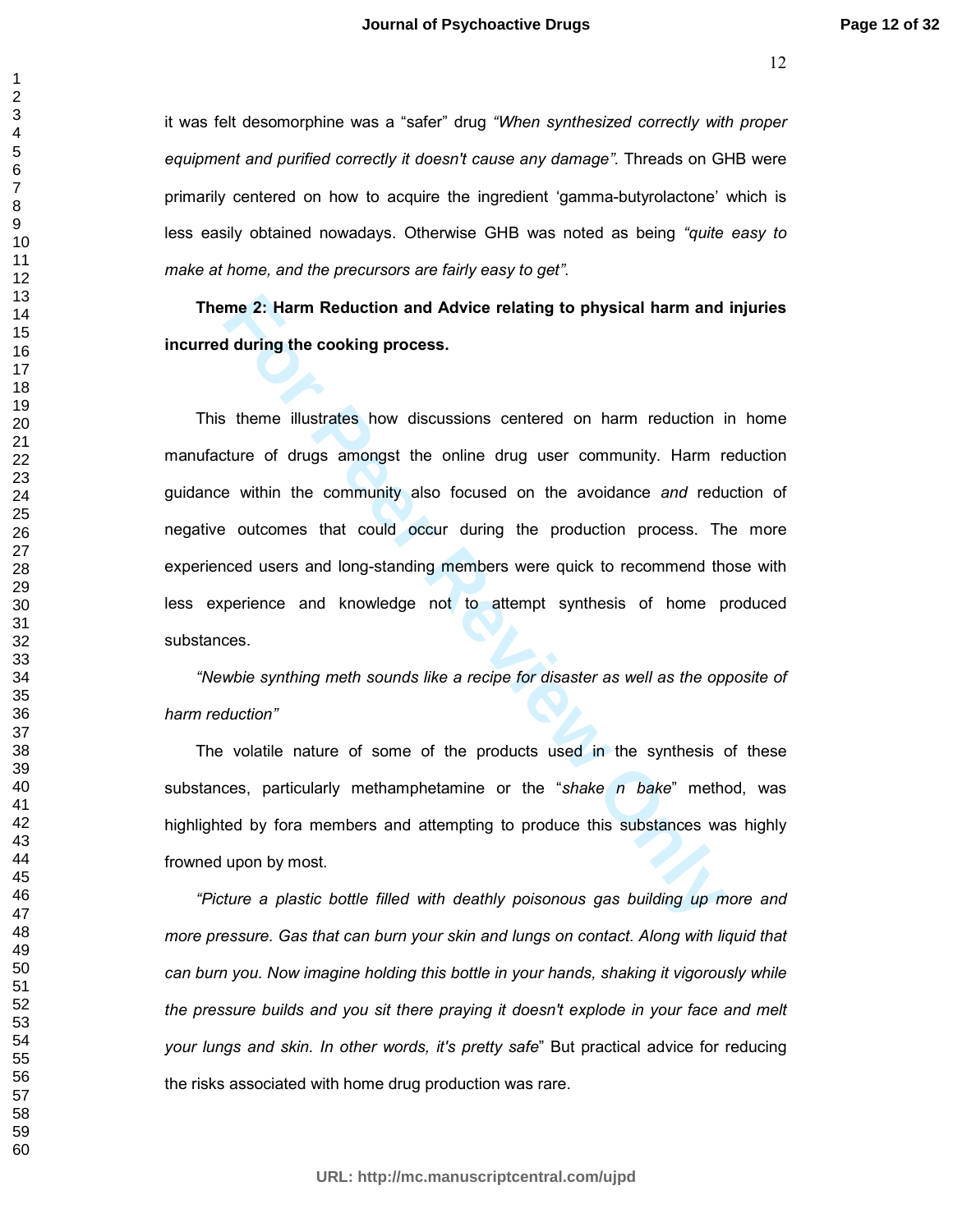**Theme 3: Advice centered on chemistry and cooking of homemade substances.** 

This theme discusses chemistry related information and sharing within the drug user fora community. Discussion threads mostly centered on how to correctly purify homemade substances prior to using these.

*"How would you go about washing/purifying the meth that has accumulated to a substance that's clean enough where you would happily bang it?"* 

Some fora members disputed the use of certain precursor chemicals particularly the use of *"kitchen"* or *"hardware store"* chemicals as replacement for NaOH (Sodium hydroxide/Caustic soda) in the production of GHB.

a community. Discussion threads mostly centered on how to correct<br>de substances prior to using these.<br>We would you go about washing/purifying the meth that has accumula<br>ce that's clean enough where you would happily bang i *"Red Devil Lye is \_not\_ suitable for making GHB or anything else you want to ingest. Yes, it contains NaOH, but it's not pure. You can get pure NaOH without problems from several sources (Vegan Soapworks come to mind), so don't bother with the lye it's bad, bad, bad."* 

Discussions and advice around the quality of the final product of some substances was not deemed to be *"not worth the effort".* It was suggested that the quality was only for those who were desperate for profit or simply personal use.

"*Any teenager could pull off a shake n bake in his bathroom but the end result I can't imagine being all that significant. Shake n bake methods are used for quick, cheap cookups for people wanting to make a quick buck*." In fact, as we describe in the next theme, the online drug fora in this work do not allow detailed discussions of drug chemistry as they pertain to drug synthesis, and instead focus on purification techniques and how to make homemade drugs safer.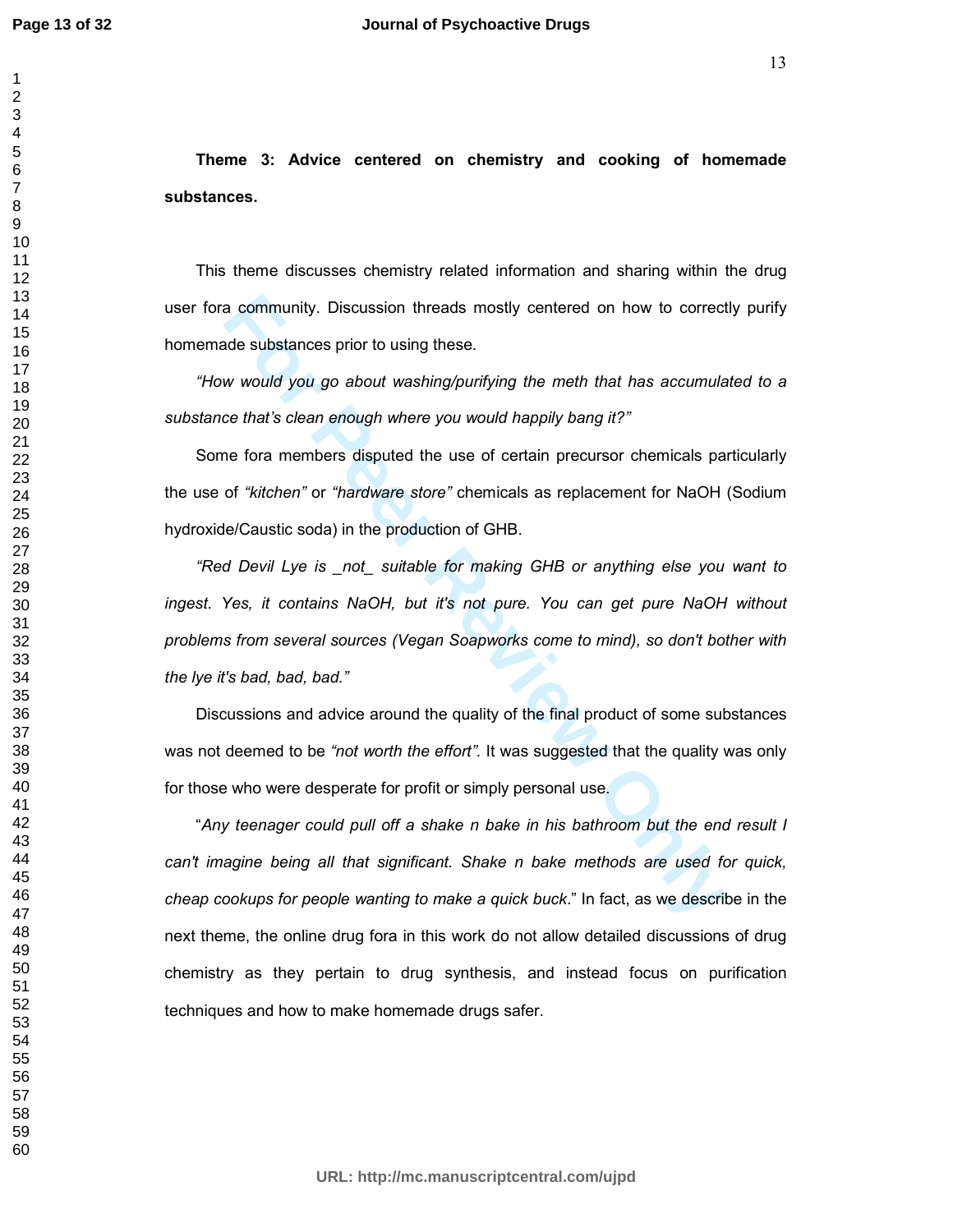**Theme 4: Fora rules and guidelines centered on reducing harm by not permitting discussions of synthesis of any substances.** 

This theme focuses on general rules and guidelines of the fora that are aimed at maintaining the fora status as a *"harm reduction board".* Discussion of synthesis of any substance is strictly prohibited, with fora moderators quickly *"closing"* any discussion related to this. Overall 14 threads in the dataset that related directly to synthesizing substances, were closed down.

*"No synth questions allowed on BL so I suspect this thread will be closed soonest. Drug synthesis is not something to even attempt unless you know exactly what you're doing and it certainly ain't harm reduction hence, no synth discussion"* 

Fora members showed negative attitudes towards those who were enquiring about synthesizing a product. Many sarcastically replied to those requests and posts that clearly showed lack of knowledge and experience of the individual.

*"If you have to ask a forum what drugs you could synthesize at home you really shouldn't synthesize drugs at home"* 

Fora members were also directed to other more suitable websites by moderators to find the information they required, however threads were still closed down.

ce is strictly prohibited, with fora moderators quickly "closing" any dis<br>to this. Overall 14 threads in the dataset that related directly to synt<br>ces, were closed down.<br>synth questions allowed on BL so I suspect this thre *"Due to recent attention we have been getting, and because you were very clear with 'intent' in your post, this must be closed. There are a number of chemistry sites online that can help you with your academic research, but we can't teach you how to make a CI [Class I-scheduled drug] drug... sorry."*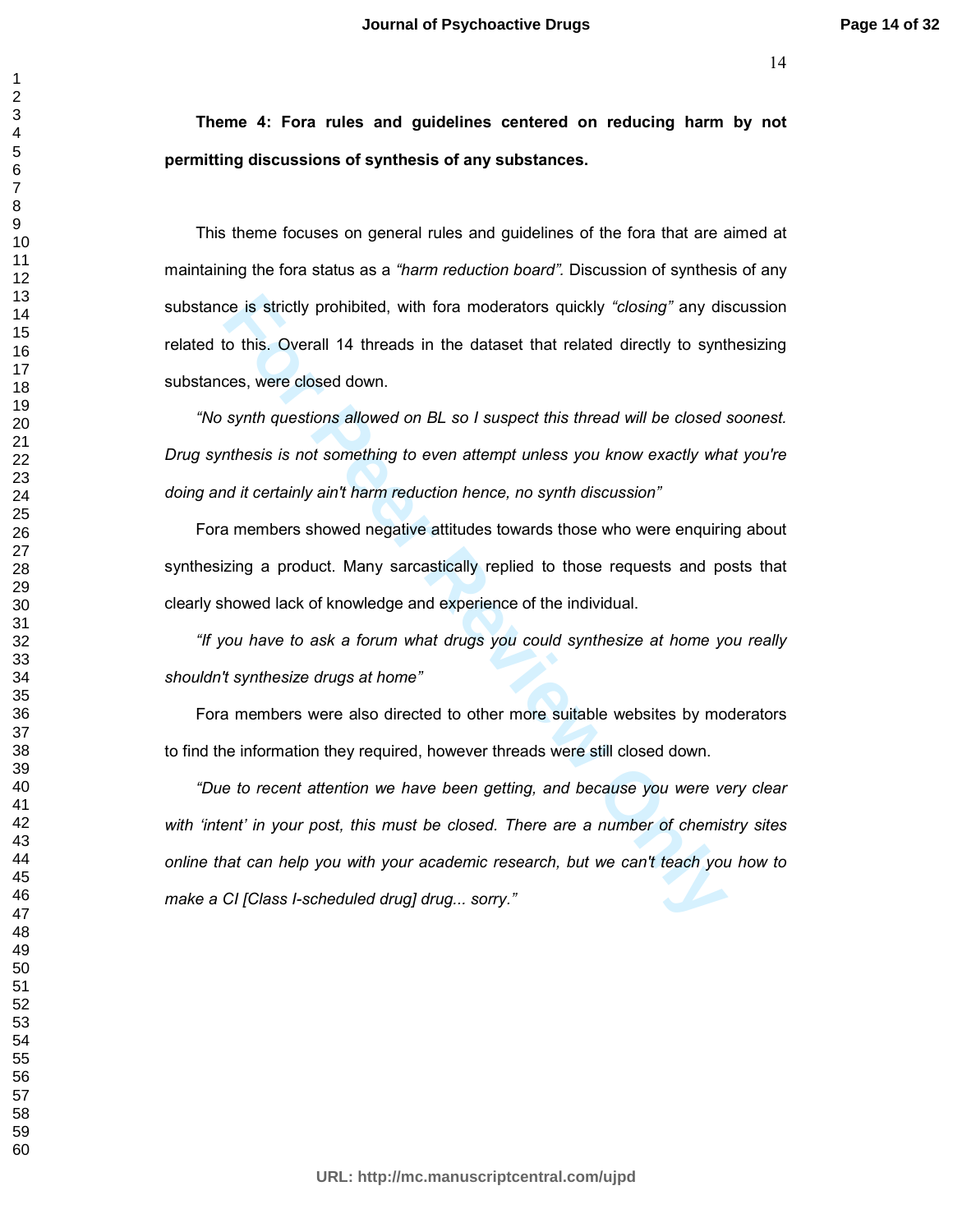#### **A Toxicological Reality Check**

The outcomes of homemade drug synthesis – the purity of the drugs produced and their potential for harm – relies on various factors: the complexity of the synthesis and availability of suitable recipes; the technical skills of the producer; the purity of precursors and reagents used; the equipment and laboratory environment and purification techniques used in (and required for properly) synthesizing drugs.

*The complexity of the synthesis.* None of these reactions requires a high level of chemistry expertise and recipes are easily accessed online. Nonetheless, production under official laboratory standards includes precise quantities of the reactants, temperatures, varying reaction times and purification at each step of the process.

by a mal reagents used; the equipment and laboratory environment contechniques used in (and required for properly) synthesizing drugs.<br> **Complexity of the synthesis.** None of these reactions requires a highty expertise and *The technical skills of the producer.* According to Caldicott et al. (2005) less than 5% of clandestine drug cooks had received any formal training in organic and synthetic chemistry and most of them were apprentices of older more experience cooks. Most methamphetamine cooks learn the process from friends and produce for personal use (Brzeczko, Leech, and Stark 2013). The same process underlies the skills of Krokodil or GHB cooks (Grund et al. 2013).

While producing GHB requires only mixing the ingredients in the right amounts and order, the production of a relatively pure methamphetamine or desomorphine does require a basic understanding of organic chemistry and, outside the laboratory context, a high level of creativity and flexibility.

Thread discussions around purification, potentially enhancing safety of bootleg drugs were evident. However, site moderators' discouragement of questions and threads on synthesis details appeared supported by more experienced site members, with members commenting, often in a derogatory manner, toward novice 'cooks' who wish to synthesize a drug. *"*[...] *if you know so little about chemistry,* [...], *than you will not be making any drugs anytime in your lifetime. It is also very dangerous, take some*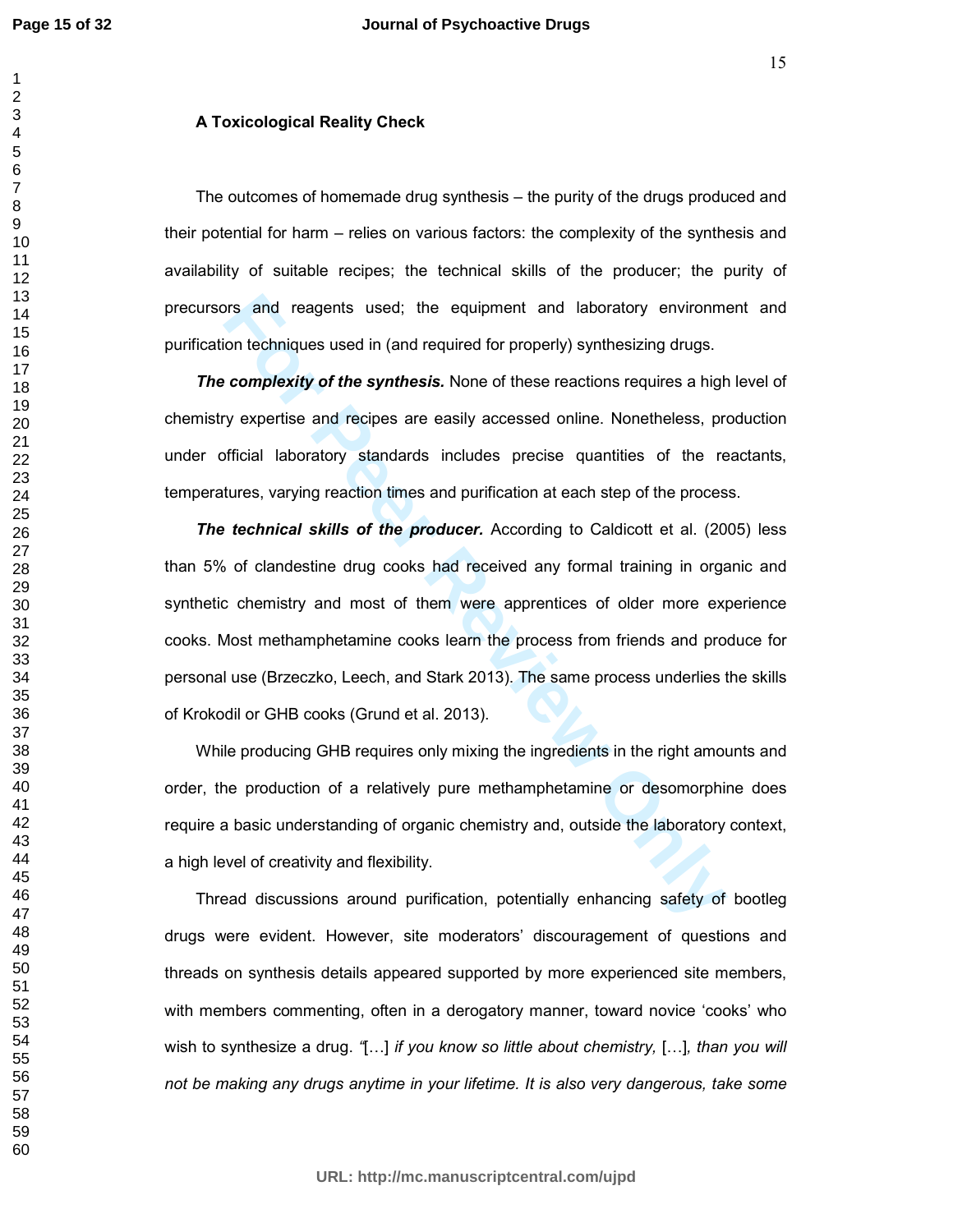*organic chemistry courses and lab courses, otherwise leave this type of thing to the experts."*

*The purity of the precursors and reagents used.* Chemical substances come in different purity grades. Legal laboratories and industries work only with laboratory or technical grade chemicals, depending on the reaction conducted. The precursors used in home drug production are commonly extracted from cleaning products, in which contain less purified substances and often various contaminants and additives, potentially resulting in very low purity precursors.

However, despite legislative controls, GHB's and its precursors " γ -butyrolactone" (GBL) and "1,4-butanediol"(1,4-BD) remain available and can be easily synthesized from research chemicals and kits sold online, using online instructions. Forum postings and queries often concerned the purity grade and where to purchase high grade precursors and reagents. But once thread discussions moved into the specifics of drug synthesis, moderators intervened and threads were closed.

or educy production are commonly extracted from cleaning products, i<br>less purified substances and often various contaminants and a<br>lly resulting in very low purity precursors.<br>wever, despite legislative controls, GHB's an *The equipment used in (and required for properly) synthesizing the drug.*  Professional laboratory equipment conforms to high quality standards and, manufactured by specialized companies, passes through extensive quality control to guarantee a safe (and efficient) laboratory environment. Used properly, certified laboratory equipment is resistant to reagents and does not contaminate the reaction media. But household bottles glass, plastics, pots and pans used in home drug production may not be reagent proof, harbor remnants of reactants and leave the final product impure. In particular the use of PET bottles in Shake 'n Bake is criticized online and often warnings describe ghastly consequences in uncut terms: *"That's a huge fucking risk of the whole bottle failing and exploding sending all the chemicals everywhere and once that lithium is in the air long enough it will spark and you have a huge fire going."* Perhaps well intended, few commenters go beyond giving general advice: *"Just don't fucking do anything stupid man.* [...] *I don't think it's ever a good*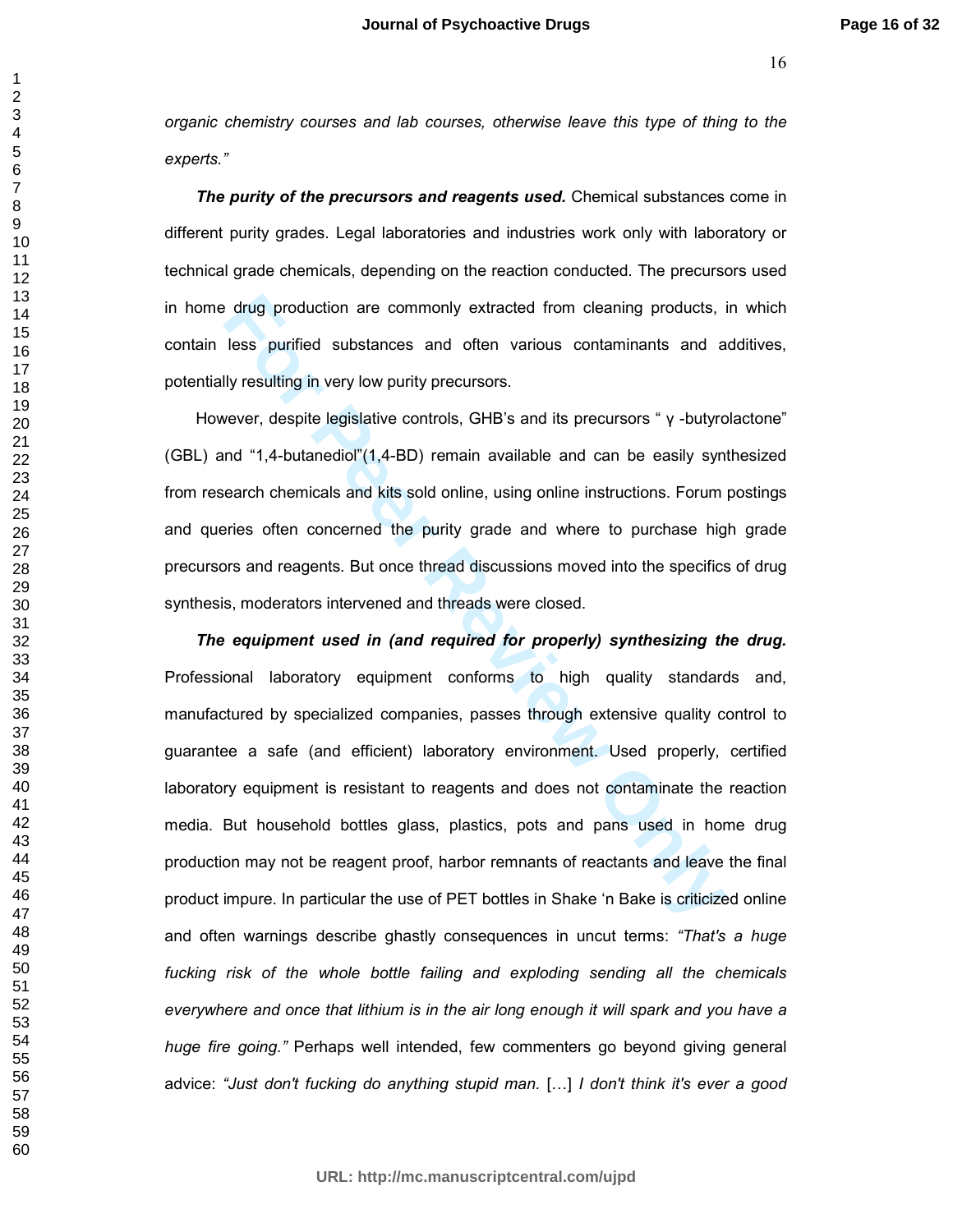*idea to make bathtub meth with redneck supplies, but if you're gonna do it at least take as much precaution as you can man."* Specific suggestions for safer equipment, procedures and techniques were rare, which, as noted, is likely the result of forum policies.

For equipment and substances available. In a lab, preparative chromate and crystallization methodologies are standard for the purification is produced. Well-equipped clandestine drug labs usually apply ation methods for ex *Purification techniques used after the synthesis.* **Purification relies on** resources, equipment and substances available. In a lab, preparative chromatographic columns and crystallization methodologies are standard for the purification of the chemicals produced. Well-equipped clandestine drug labs usually apply single crystallization methods for extracting psychoactive material – a relatively simple process based on the different melting points of drugs and reagents. But, with exceptions, people concocting drugs for personal use are drug *cooks*, not *chemists*. Most purification techniques standard in the lab environment are simply beyond their reach. Perhaps less of a risk in GHB production, the absence of proper purification in home manufacture of *bathtub meth* or *krokodil* would almost guarantee a contaminated final product. Forum discussions centered on purification and how to make drugs safer, with peripheral discussions relating to contemporary drug policy on home manufacture of drugs.

*Laboratory environment.* OSHA regulations stipulate laboratories to be properly ventilated and hazardous reactions should be conducted in separated environments, while lab staff wear protective clothing and eyewear. In contrast, homemade drugs are often synthesized in kitchens, living rooms or basements under rudimentary conditions, without proper ventilation, which is of particular concern in methamphetamine and krokodil production. These syntheses expose those present to toxic gasses and reactants and, with regular production, may result in environmental pollution of dwellings where the drug is cooked regularly or, worse, explosions and fires (Caldicott and Duff 2005). As one poster graphically noted: "*One mistake and you're dead and possibly those within 1000 ft of you as well."*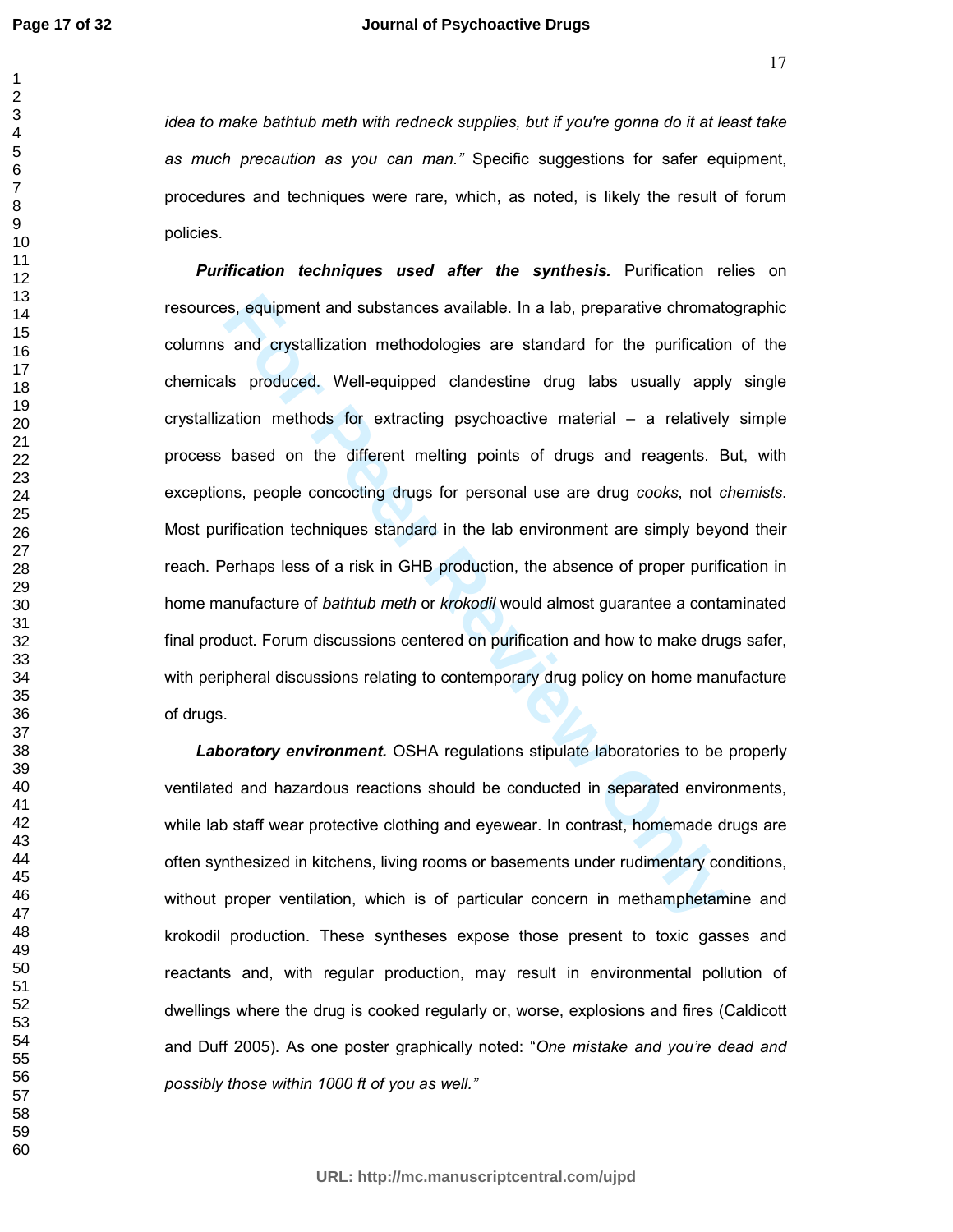## **DISCUSSION**

We described the domestic production of methamphetamine, Krokodil and GHB and presented the first in depth examinations of activity pertaining to home manufacture of these three drugs. The internet acts as focal point for clandestine chemists, consumers and criminals to engage in sourcing of products, communal folk pharmacological knowledge exchange around drug use and cyber supported indigenous harm reduction (Moro and Racz 2013, Soussan and Kjellgren 2014, Van Hout and Hearne 2015b).

We showed where home drug manufacture deviates from laboratory standards and produces an atypical risk environment, and how, as a result, homemade drugs are likely to contain highly toxic reagent remnants, stimulants and opioids in particular (Alves, Soares, et al. 2015, Grund, Latypov, and Harris 2013). While not without risk, home production of GHB may be less of a health risk than domestic production of stimulants or opioids.

ture of these three drugs. The internet acts as focal point for clare, as, consumers and criminals to engage in sourcing of products, commicological knowledge exchange around drug use and cyber states harm reduction (Moro The netnographic study (Kozinets 2010) investigated and described drug user discussions on use and home manufacture of drugs through systematic collection and analysis of online phenomena (DiMaggio et al. 2001, Markham 2005, Wilson and Peterson 2002). Drug fora members illustrated interest in purification techniques and harm reduction practices involved in making generated drugs safer, with site moderation effective in discouraging the posting of interest in synthesis details. On balance, forum postings illustrated communal views around the inferiority of and toxicity potential of homemade drugs, and the potential risks relating to their production as a "recipe for disaster." Such discussions appear to be instigated by peoples' concerns for contamination in the synthesis process, which explains the resultant interest in purification techniques (Grund, Latypov, and Harris 2013, Harris 2013). This brings up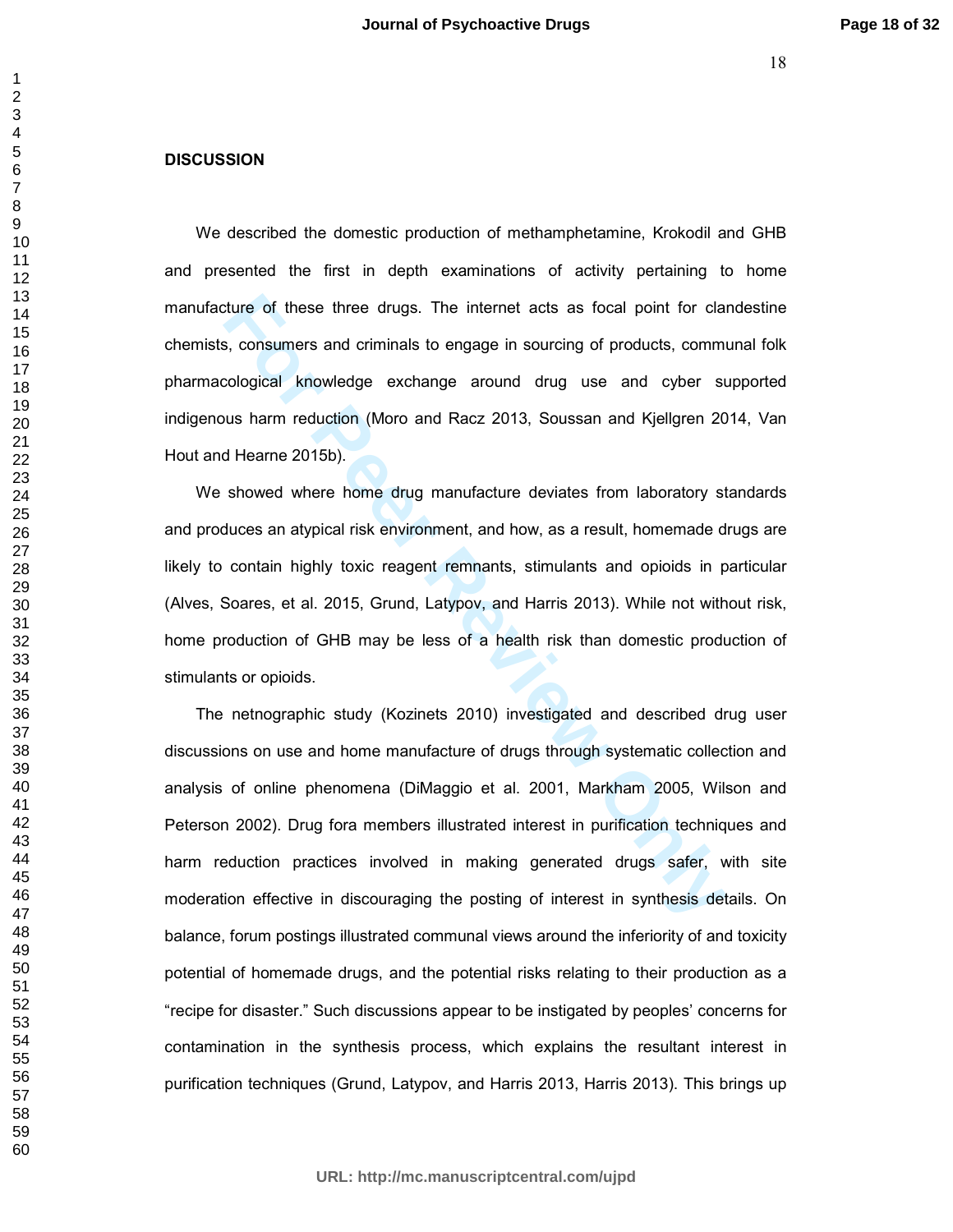by were less willing to support and engage with 'novice home cookers<br>of purification techniques or how to reduce the harms from domes<br>es. The quality of the harm reduction advice was actually of limited<br>tho are not deterre the uncomfortable question of whether and how to apply the harm reduction approach to not only the use of homemade drugs, but also to their harmful production. In contrast to studies highlighting the capacity of cyber communities of drug users to share *'best practices'* within the contact of indigenous harm reduction (Moro and Racz 2013, Van Hout and Hearne 2014, Van Hout and Hearne 2015b), parties interested in clandestine chemistry were less willing to support and engage with 'novice home cookers on the sharing of purification techniques or how to reduce the harms from domestic drug syntheses. The quality of the harm reduction advice was actually of limited value to those who are not deterred by the mostly graphic warnings against home drug production and use, regularly couched in pejorative terms. Here we found a potent effect of the moderation of drug fora. Moderators only permit threads around the purification of particular products and shut down discussions relating to product synthesis, which are not considered harm reduction. We illustrate this point using a Bluelight moderation comment : "*it certainly ain't harm reduction hence, no synth discussion."*

But *the dose makes the poison* while values like human rights are not incremental but universal. This equally applies to harm reduction, which considers the immediate goals and issues people have as its starting point. Policies discouraging or banning discussions on how to make home drug manufacture less hazardous seem therefore actually at odds with the non-judgmental harm reduction mission of the fora.

Limitations of our study center on the restriction to English language drug fora operating on the Surface Web, lack of participant detail and restrictions of publicly available material, however, trustworthiness of the resultant data was optimized by verification of extensive horizontal and vertical similarities across fora (Lincoln and Guba 1985) pertaining to discussions on recipes, cooking experiences, harm reduction, chemistry processes and fora rules and moderation of discussions. Validity in employment of the EPP approach centered on horizontal and vertical consistency in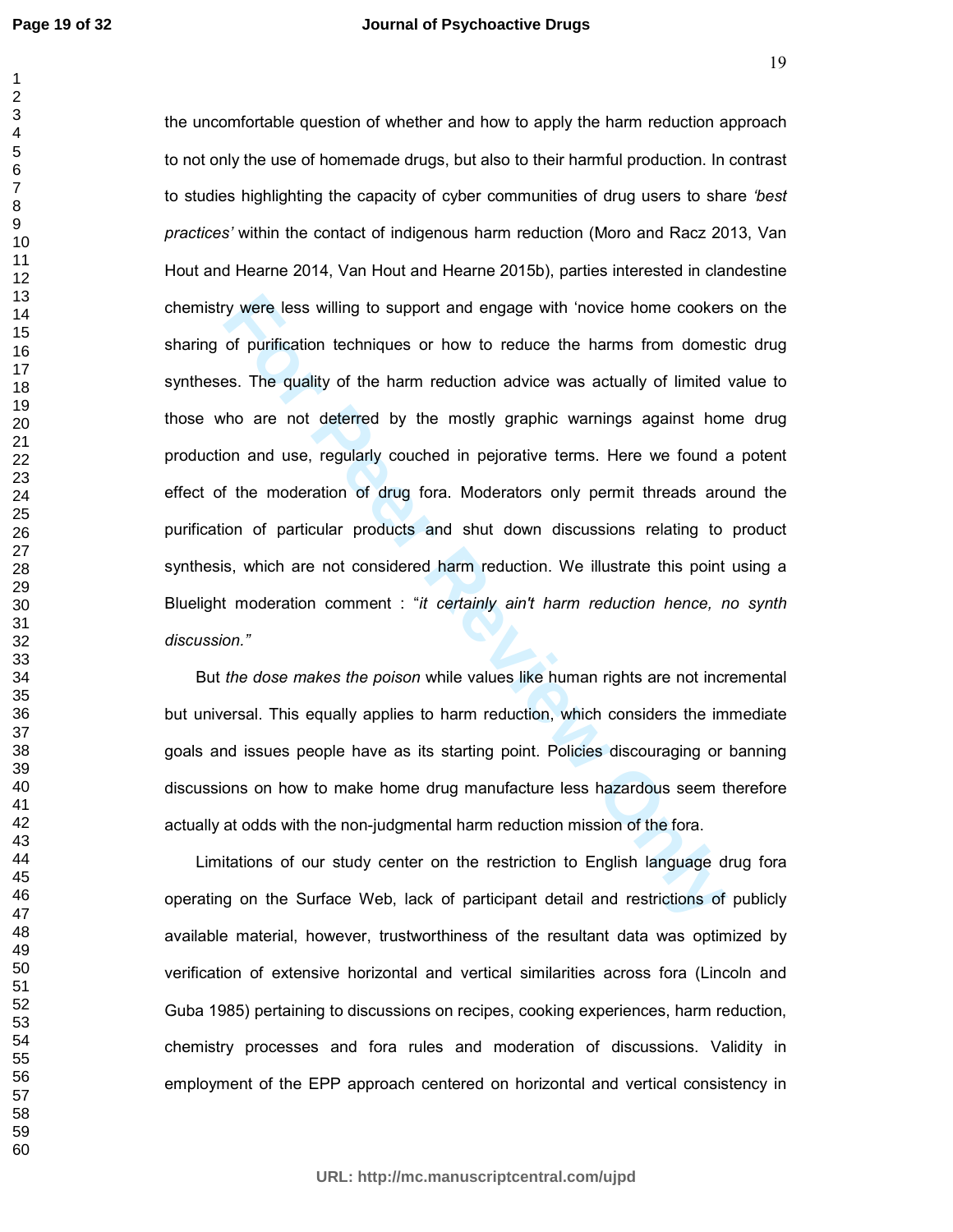interpretation of data, and partial phenomenological psychological reduction (Karlsson 1995).

However, given the informational supremacy of the Internet, we cannot discount the need for enhanced harm reduction tactics given displacement and diversion between available pharmaceuticals and the required reagents and the lingering desire to home manufacture stimulants, opioids and other drugs.

# **CONCLUSIONS**

manufacture stimulants, opioids and other drugs.<br> **Forecastical Exercise Standard Exercise Standard Exercise Standard III and Exercise and III and<br>
In home manufacture of opiate, stimulant and dissociative type drug<br>
In mo** The research presents the first known attempt to investigate and illustrate DU interest in home manufacture of opiate, stimulant and dissociative type drugs, harm reduction moderation tactics to deter synthesis discussions, whilst permitting purification and drug safety information exchange. The unfavorable reputation of homemade drugs in this cyber context does not imply that factual discussions of ways to reduce the harms in domestic drug production would lead to increases in their use and the harms associated therewith in environments where access to other drugs is less cumbersome. We therefore suggest that the potential for peer driven harm reduction of these drug discussion fora is presently underutilized. These drug discussion fora should consider reevaluating their policies on chemistry discussions in aiming to reach people who cannot or will not refrain from cooking their own drugs with credible information that may contribute to reductions in the harms associated with this practice. Such a bold harm reduction approach may raise objections from opponents but, considered the leading edge (Deluca et al. 2012), we think that these online drug communities are best positioned to explore the boundaries of online peer driven harm reduction.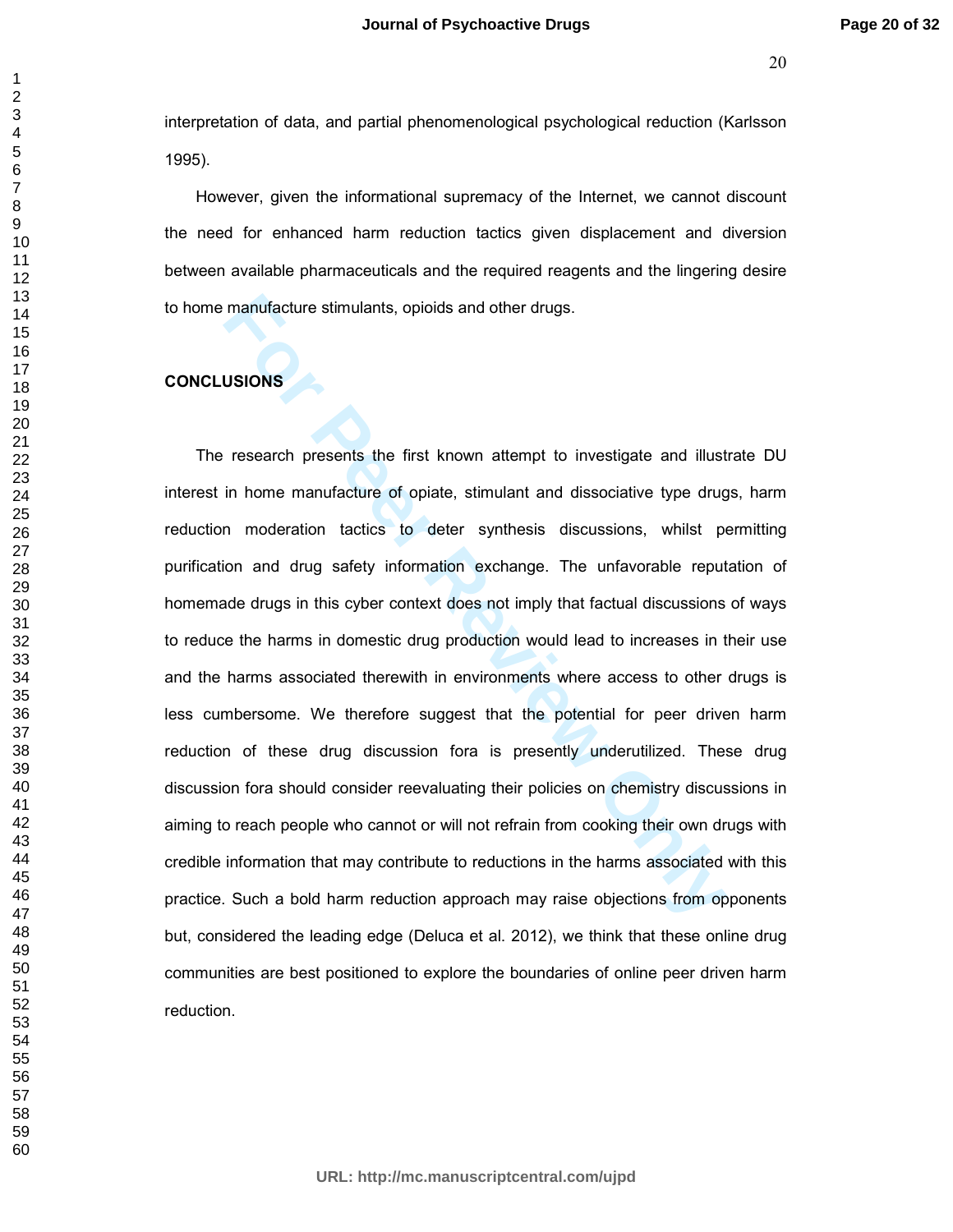## **ACKNOWLEDGEMENTS**

Emanuele Alves acknowledges Brazilian agency Conselho Nacional de Desenvolvimento Científico e Tecnológico (CNPq) (process 245844/2012-0) for research grants and scholarship.

## **CONFLICT OF INTEREST STATEMENT**

The authors declare no conflict of interest, particularly no financial and personal relationships with other people or organizations that could inappropriately influence (bias) this work.

## **REFERENCES**

Alves, E. A., J. P. Grund, C. M. Afonso, A. D. Netto, F. Carvalho, and R. J. Dinis-Oliveira. 2015. "The harmful chemistry behind krokodil (desomorphine) synthesis and mechanisms of toxicity." *Forensic Sci Int* 249:207-13. doi: 10.1016/j.forsciint.2015.02.001.

**FILICT OF INTEREST STATEMENT**<br>
authors declare no conflict of interest, particularly no financial and p<br>
intings with other people or organizations that could inappropriately in<br>
is work.<br> **ENCES**<br> **ENCES**<br> **FORES**<br> **FORE** Alves, E. A., J. X. Soares, C. M. Afonso, J. C. Grund, A. S. Agonia, S. M. Cravo, A. D. Netto, F. Carvalho, and R. J. Dinis-Oliveira. 2015. "The harmful chemistry behind "krokodil": Street-like synthesis and product analysis." *Forensic Sci Int* 257:76-82. doi: 10.1016/j.forsciint.2015.07.042.

Biesk, J. 2013. "Two more patients seek treatment at Joliet Hospital after injecting flesh-eating 'crocodile' drug.". Chicago Sun Times publications Accessed 28 March http://southtownstar.suntimes.com/23081405-522/two-more-patients-seek-treatmentat-joliet-hospital-after-injecting-flesh-eating-crocodile-drug.html.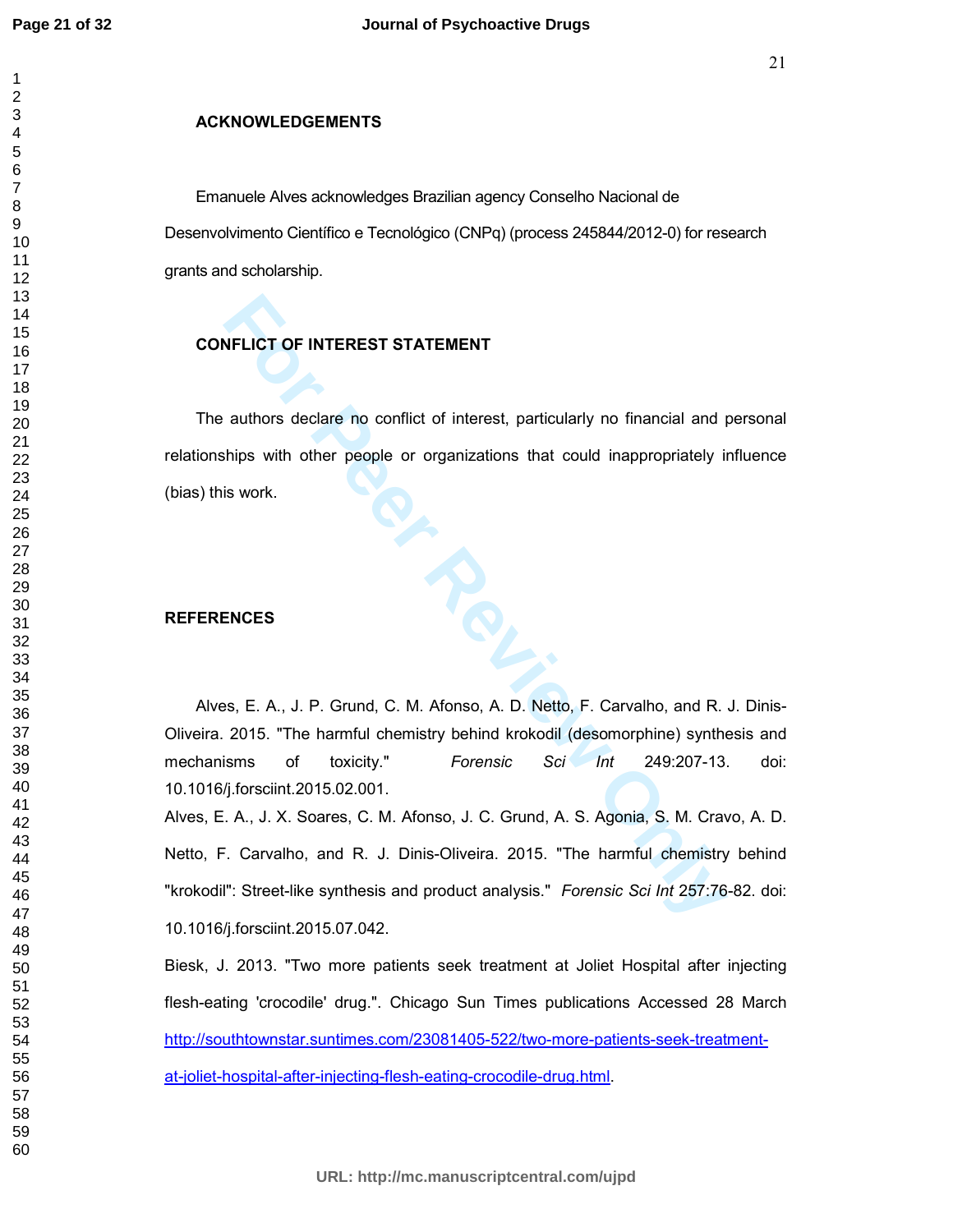Brennan, R., and M. C. Van Hout. 2014. "Gamma-hydroxybutyrate (GHB): a scoping review of pharmacology, toxicology, motives for use, and user groups." *J Psychoactive Drugs* 46 (3):243-51. doi: 10.1080/02791072.2014.921746.

Brzeczko, A. W., R. Leech, and J. G. Stark. 2013. "The advent of a new pseudoephedrine product to combat methamphetamine abuse." *Am J Drug Alcohol Abuse* 39 (5):284-90. doi: 10.3109/00952990.2013.821476.

Caldicott, D. G. E., and C. Duff. 2005. "Reducing drug-related harm: Australia leads the way." *Medical Journal of Australia* 182 (3):140-140.

9 (5):284-90. doi: 10.3109/00952990.2013.821476.<br> **t**, D. G. E., and C. Duff. 2005. "Reducing drug-related harm: Australia le<br> *tedical Journal of Australia* 182 (3):140-140.<br> **t**, D. G. E., P. E. Pigou, R. Beattie, and J. Caldicott, D. G. E., P. E. Pigou, R. Beattie, and J. W. Edwards. 2005. "Clandestine drug laboratories in Australia and the potential for harm." *Australian and New Zealand Journal of Public Health* 29 (2):155-162. doi: DOI 10.1111/j.1467-842X.2005.tb00066.x. Chenail, R.J. 2011. "Qualitative researchers in the blogosphere: Using blogs as diaries and data. ." *Qualitative Report* 16 (1):364-373.

Chintalova-Dallas, R., P. Case, N. Kitsenko, and Z. Lazzarini. 2009. "Boltushka: a homemade amphetamine-type stimulant and HIV risk in Odessa, Ukraine." *Int J Drug Policy* 20 (4):347-51. doi: 10.1016/j.drugpo.2008.09.003.

Csemy, L., L. Kubicka, and A. Nociar. 2002. "Drug scene in the Czech Republic and Slovakia during the period of transformation." *Eur Addict Res* 8 (4):159-65. doi: 66134. David, G. E., A. Coxon, R. D. Frew, and A. R. Hayman. 2010. "Isotope fractionation during precipitation of methamphetamine HCl and discrimination of seized forensic

samples." *Forensic Sci Int* 200 (1-3):123-9. doi: 10.1016/j.forsciint.2010.03.043.

De-Carolis, C., G. A. Boyd, L. Mancinelli, S. Pagano, and S. Eramo. 2015. "Methamphetamine abuse and "meth mouth" in Europe." *Med Oral Patol Oral Cir Bucal* 20 (2):e205-10.

Degenhardt, L., S. Darke, and P. Dillon. 2003. "The prevalence and correlates of gamma-hydroxybutyrate (GHB) overdose among Australian users." *Addiction* 98 (2):199-204.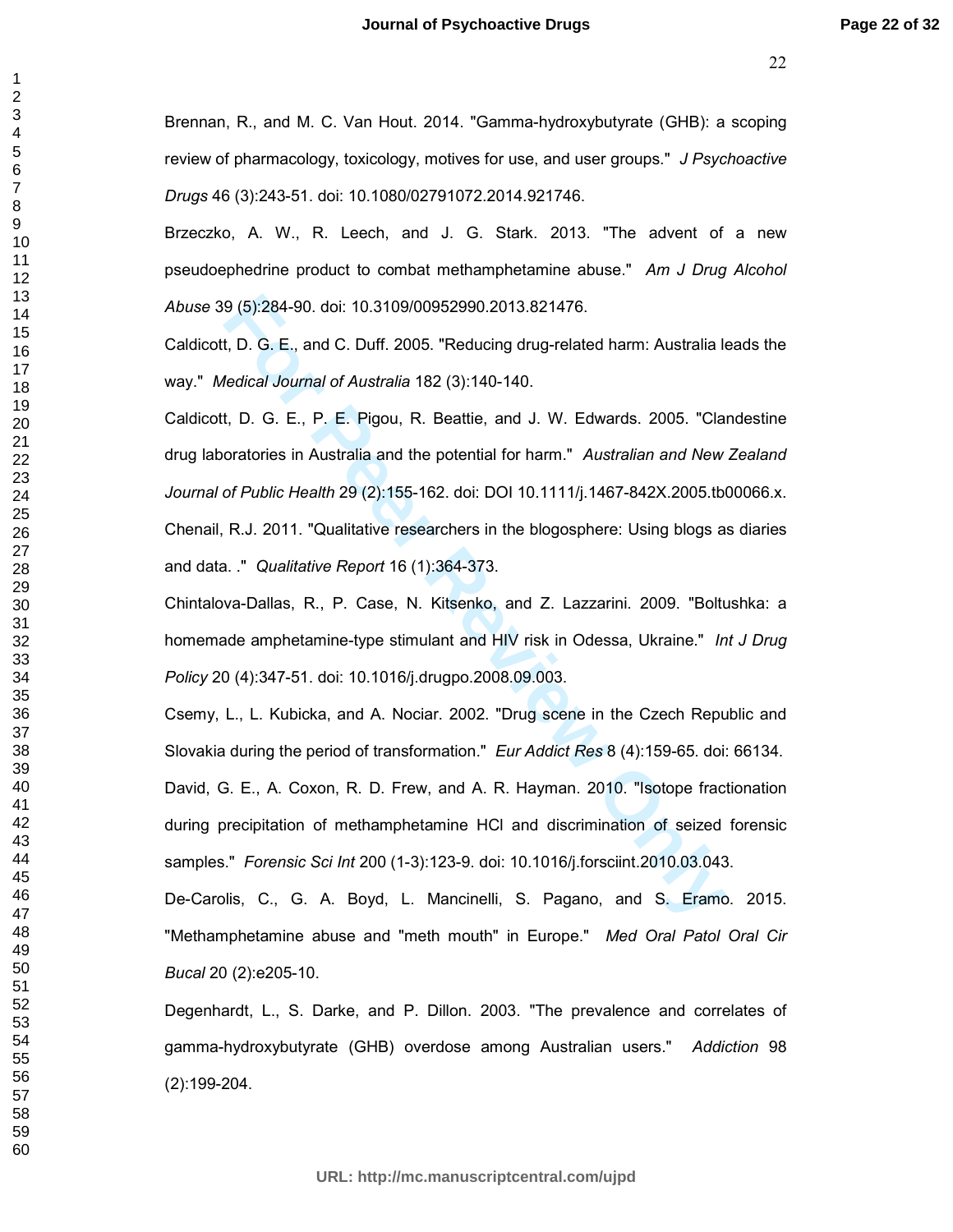Deluca, P., Z. Davey, O. Corazza, L. Di Furia, M. Farre, L. H. Flesland, M. Mannonen, A. Majava, T. Peltoniemi, M. Pasinetti, C. Pezzolesi, N. Scherbaum, H. Siemann, A. Skutle, M. Torrens, P. van der Kreeft, E. Iversen, and F. Schifano. 2012. "Identifying emerging trends in recreational drug use; outcomes from the Psychonaut Web Mapping Project." *Progress in Neuro-Psychopharmacology & Biological Psychiatry* 39 (2):221-226. doi: 10.1016/j.pnpbp.2012.07.011.

DiMaggio, P., E. Hargittai, W. R. Neuman, and J. P. Robinson. 2001. "Social implications of the Internet." *Annual Review of Sociology* 27:307-336. doi: DOI 10.1146/annurev.soc.27.1.307.

Dinis-Oliveira, R. J., F. Carvalho, R. Moreira, J. A. Duarte, J. B. Proenca, A. Santos, and T. Magalhaes. 2012. "Clinical and forensic signs related to opioids abuse." *Curr Drug Abuse Rev* 5 (4):273-90.

226. doi: 10.1016/j.pmpbp.2012.07.011.<br> **For Peer Review of Sociology** 27:307-336. compared the Internet." Annual Review of Sociology 27:307-336. compared the Internet." Annual Review of Sociology 27:307-336. compared the Dumchev, K. V., R. Soldyshev, H. Z. Qian, O. O. Zezyulin, S. D. Chandler, P. Slobodyanyuk, L. Moroz, and J. E. Schumacher. 2009. "HIV and hepatitis C virus infections among hanka injection drug users in central Ukraine: a cross-sectional survey." *Harm Reduct J* 6:23. doi: 10.1186/1477-7517-6-23.

EMCDDA. 2015. European Drug Report. Luxemburgo: EMCDDA.

Farrell, M., J. Marsden, R. Ali, and W. Ling. 2002. "Methamphetamine: drug use and psychoses becomes a major public health issue in the Asia Pacific region." *Addiction* 97 (7):771-2.

Grund, J. C. 2002. ""A Candle Lit from Both Sides." " In *HIV and AIDS: A Global View*, edited by Karen McElrath. Westport, Ct., USA: Greenwood Press.

Grund, J. C. 2005. ""The Eye of the Needle."." In *Injecting Illicit Drugs*, edited by R. Pates, A. McBride and K. Arnold. London: Blackwell.

Grund, J. P., D. De Bruin, S. van Gaalen. 2016. "Recurrent Comatose GHB Intoxication in the Netherlands & Belgium – A Rural "Small Sub-Population Behavioural Trend" with Important Health Concerns." *International Journal of Drug Policy,* [under review].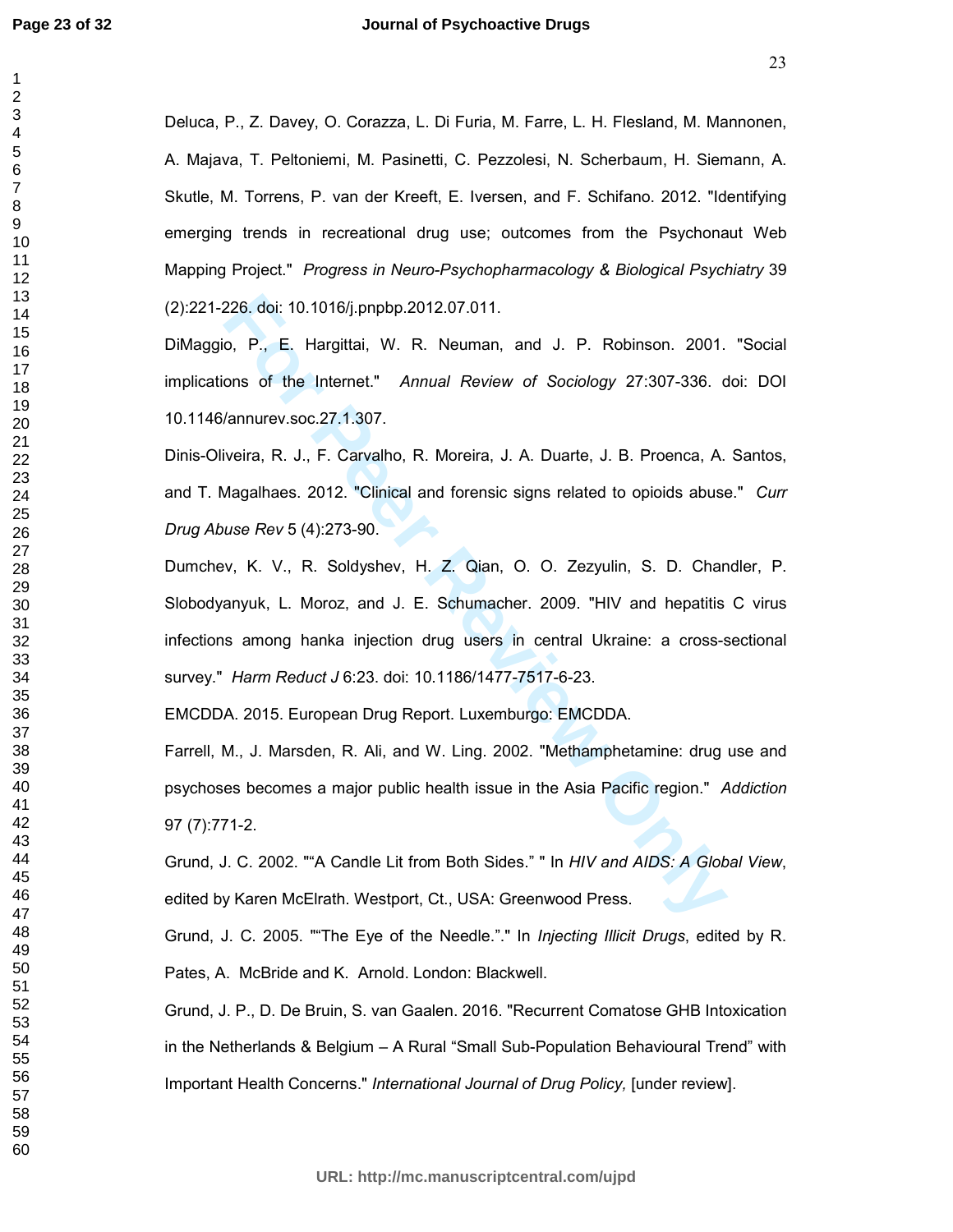Grund, J. P., S. R. Friedman, L. S. Stern, B. Jose, A. Neaigus, R. Curtis, and D. C. Des Jarlais. 1996. "Syringe-mediated drug sharing among injecting drug users: patterns, social context and implications for transmission of blood-borne pathogens." *Soc Sci Med* 42 (5):691-703.

Grund, J. P., C. D. Kaplan, N. F. Adriaans, and P. Blanken. 1991. "Drug sharing and HIV transmission risks: the practice of frontloading in the Dutch injecting drug user population." *J Psychoactive Drugs* 23 (1):1-10.

Grund, J. P., A. Latypov, and M. Harris. 2013. "Breaking worse: the emergence of krokodil and excessive injuries among people who inject drugs in Eurasia." *Int J Drug Policy* 24 (4):265-74. doi: 10.1016/j.drugpo.2013.04.007.

Grund, J. P., P. Coffin, M. Jauffret-Routside, M. Dijkstra, D. de Bruin, and P. Blanken. 2010. "The fast and furious — cocaine, amphetamines and harm reduction." In Harm reduction: evidence, impacts and challenges, edited by Tim Rhodes and Dagmar Hedrich, 191-232. EMCDDA.

**Example 10** Sympartic of frontloading in the Dutch injecting dramation on." *J Psychoactive Drugs* 23 (1):1-10.<br>
J. P., A. Latypov, and M. Harris. 2013. "Breaking worse: the emergent and excessive injuries among people wh Grund, J. P., T. Zabransky, K. S. Irwin, and R. Heimer. 2009. "Stimulant use in Central and Eastern Europe: How recent social history shaped current drug consumption patterns." In *Interventions for Amphetamine Misuse*, edited by Richard Pates and Diane Riley, 173-203. Wiley-Blackwell.

Hagan, H., H. Thiede, N. S. Weiss, S. G. Hopkins, J. S. Duchin, and E. R. Alexander. 2001. "Sharing of drug preparation equipment as a risk factor for hepatitis C." *Am J Public Health* 91 (1):42-6.

Harris, M. 2013. "The "do-it-yourself" New Zealand injecting scene: Implications for harm reduction", *Int J Drug Policy* 24 (4):281–3. Available at: http://www.ncbi.nlm.nih.gov/pubmed/22884541 [Accessed July 17, 2013].

Heimer, R. "'Assessing Epidemiological Risks of Parenteral HIV Transmission in Drug Users' study ".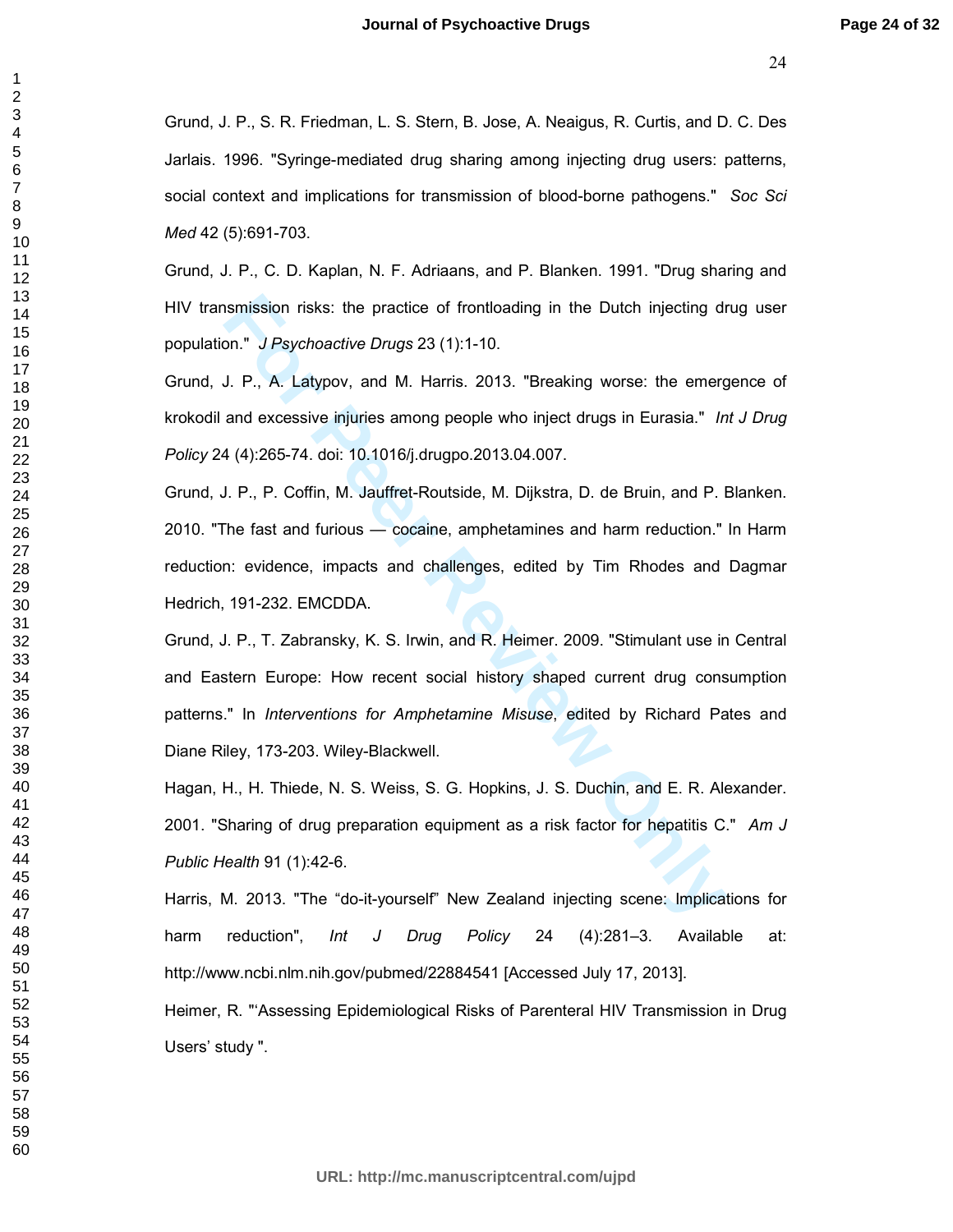factor for HIV among injecting drug users." *AIDS* 7 (12):1653-60.<br>
1, G. . 1995. *Psychological qualitative research from a phenomer*<br> *Five.* Stockholm, Sweden: Almqvist & Wiksell International.<br>
1, M., I. Papoutsis, P. Heimer, R. 2013. "Patterns of new drug emergence: a comment in light of 'krokodil'." *Int J Drug Policy* 24 (4):275-7. doi: 10.1016/j.drugpo.2013.06.003. Husserl, E. . 1970. *Logical investigation*. New York: Humanities Press. Jose, B., S. R. Friedman, A. Neaigus, R. Curtis, J. P. Grund, M. F. Goldstein, T. P. Ward, and D. C. Des Jarlais. 1993. "Syringe-mediated drug-sharing (backloading): a new risk factor for HIV among injecting drug users." *AIDS* 7 (12):1653-60. Karlsson, G. . 1995. *Psychological qualitative research from a phenomenological perspective*. Stockholm, Sweden: Almqvist & Wiksell International. Katselou, M., I. Papoutsis, P. Nikolaou, C. Spiliopoulou, and S. Athanaselis. 2014. A "Krokodil" emerges from the murky waters of addiction. Abuse trends of an old drug. In *Life Sci. IN PRESS.*  Kjellgren, A., H. Henningsson, and C. Soussan. 2013. "Fascination and Social Togetherness-Discussions about Spice Smoking on a Swedish Internet Forum." *Subst Abuse* 7:191-8. doi: 10.4137/SART.S13323. Kjellgren, A., and K. Jonsson. 2013. "Methoxetamine (MXE) - A Phenomenological Study of Experiences Induced by a "Legal High" from the Internet." *Journal of Psychoactive Drugs* 45 (3):276-286. doi: 10.1080/02791072.2013.803647. Koester, S., R. Heimer, A. E. Baron, J. Glanz, and W. Teng. 2003. "Re: "Risk of hepatitis C virus among young adult injection drug users who share injection equipment"." *Am J Epidemiol* 157 (4):376; author reply 376-8. Kohrs, F. P., C. Mann, and R. Greenberg. 2004. "The use of amphetamine in gammahydroxybutyrate overdose: a case report." *J Psychoactive Drugs* 36 (3):401-2. doi: 10.1080/02791072.2004.10400040. Kozinets, R. V. 2002. "The field behind the screen: Using netnography for marketing research in online communities." *Journal of Marketing Research* 39 (1):61-72. doi: DOI

10.1509/jmkr.39.1.61.18935.

**URL: http://mc.manuscriptcentral.com/ujpd**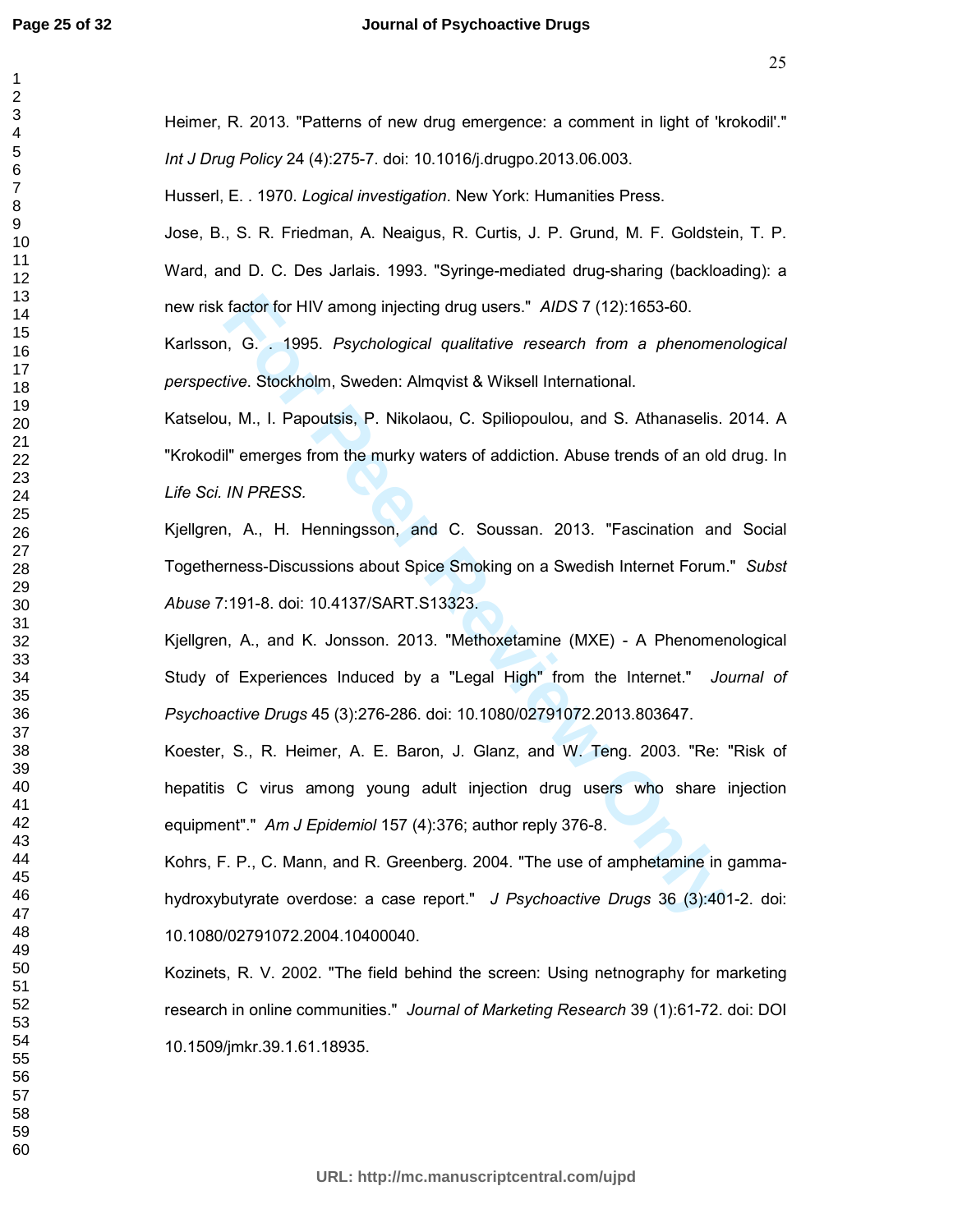Kozinets, R.V. . 2010. *Netnography. Doing ethnographic research online*. Thousand Oaks, California: Sage Publications.

Kunalan, V., W. J. Kerr, and N. N. Daeid. 2012. "Investigation of the reaction impurities associated with methylamphetamine synthesized using the Nagai method." *Anal Chem* 84 (13):5744-52. doi: 10.1021/ac3009302.

Li, J., S. A. Stokes, and A. Woeckener. 1998. "A tale of novel intoxication: a review of the effects of gamma-hydroxybutyric acid with recommendations for management." *Ann Emerg Med* 31 (6):729-36.

Lincoln, Y.S., and E.G. Guba. 1985. *Naturalistic inquiry*. Beverly Hills, CA: Sage Publications.

Markham, A. . 2005. "Reconsidering self and other: The methods, politics, and ethics of representation in online ethnography." In *Handbook of qualitative research*, edited by N.K. Denzin and Y.S. Lincoln, 101-124. Thousand Oaks, CA: Sage Publications.

A. Stokes, and A. Woeckener. 1998. "A tale of novel intoxication: a nets of gamma-hydroxybutyric acid with recommendations for managerg Med 31 (6):729-36.<br>
Y.S., and E.G. Guba. 1985. *Naturalistic inquiry*. Beverly Hills, Martinotti, G., M. Lupi, L. Carlucci, E. Cinosi, R. Santacroce, T. Acciavatti, E. Chillemi, L. Bonifaci, L. Janiri, and M. Di Giannantonio. 2015. "Novel psychoactive substances: use and knowledge among adolescents and young adults in urban and rural areas." *Hum Psychopharmacol* 30 (4):295-301. doi: 10.1002/hup.2486.

Maxwell, J. C., and B. A. Rutkowski. 2008. "The prevalence of methamphetamine and amphetamine abuse in North America: a review of the indicators, 1992-2007." *Drug Alcohol Rev* 27 (3):229-35. doi: 10.1080/09595230801919460.

McKetin, R., N. Kozel, J. Douglas, R. Ali, B. Vicknasingam, J. Lund, and J. H. Li. 2008. "The rise of methamphetamine in Southeast and East Asia." *Drug Alcohol Rev* 27 (3):220-8. doi: 10.1080/09595230801923710.

Miovsky, M. 2007. "Changing patterns of drug use in the Czech Republic during the post-communist era: A qualitative study." *Journal of Drug Issues* 37 (1):73-102.

Miovský, M. , P.M. Miller, J.P. Grund, V. Beláčková, R. Gabrhelík, and J. Libra. 2015. "Academic education in addictology (addiction science) in the Czech Republic: Analysis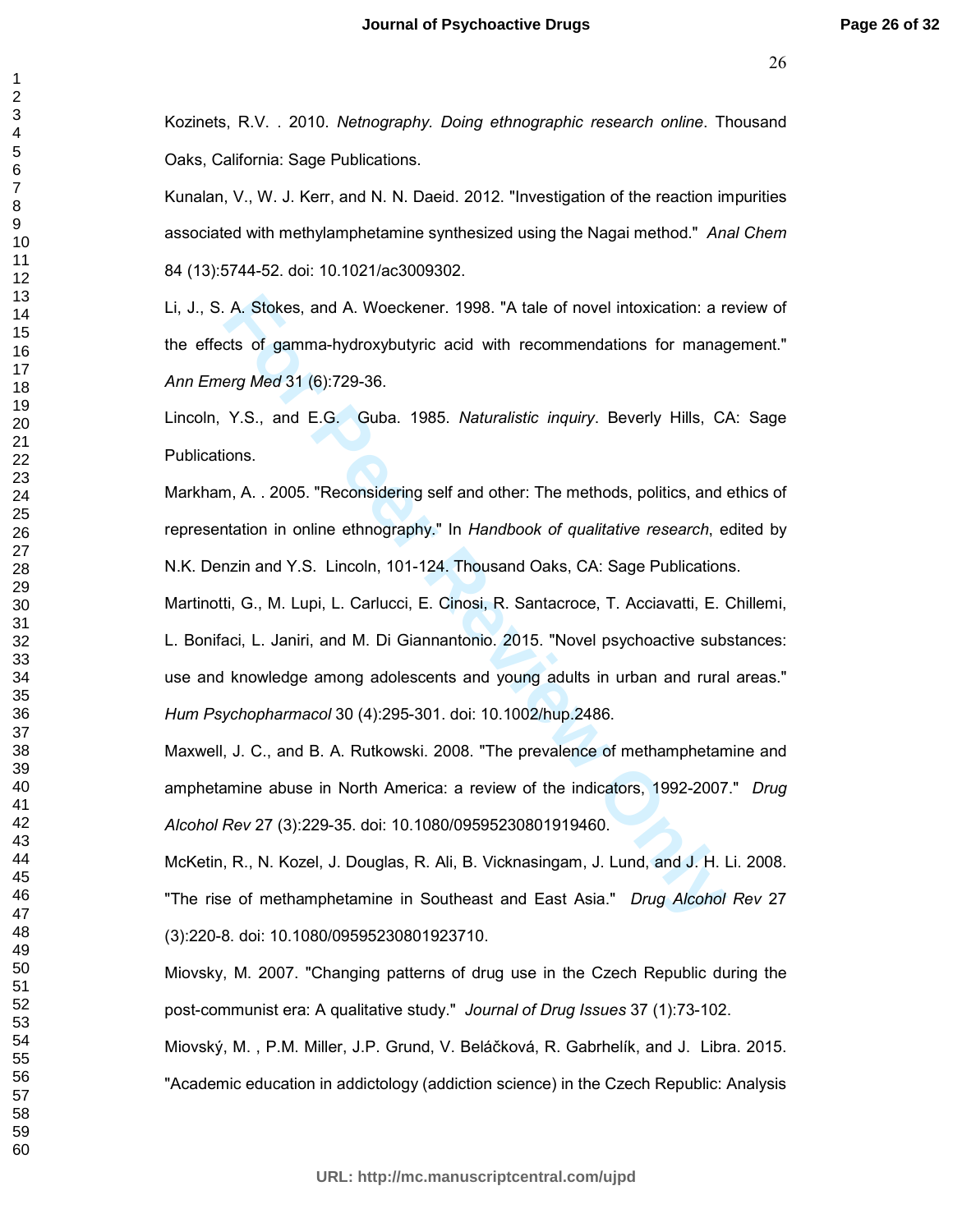| 1<br>$\overline{c}$                 |  |
|-------------------------------------|--|
| 3<br>4<br>5                         |  |
| 6<br>7                              |  |
| 8<br>9<br>10                        |  |
| 1<br>$\mathbf 1$                    |  |
|                                     |  |
|                                     |  |
|                                     |  |
| 12 13 14 15 16 17 18 19 20 12 22 23 |  |
|                                     |  |
|                                     |  |
|                                     |  |
|                                     |  |
|                                     |  |
|                                     |  |
| 38<br>39                            |  |
| 40<br>41                            |  |
| 42<br>43<br>44                      |  |
| 45<br>46                            |  |
| 47<br>48                            |  |
| 49<br>50<br>51                      |  |
| -<br>52<br>53                       |  |
| 54<br>55<br>56                      |  |
| 57<br>58                            |  |
| 59<br>60                            |  |

of the (pre-1989) historical origins." *Nordic Studies on Alcohol and Drugs* 32 (5):in press.

Moro, L., and J. Racz. 2013. "Online drug user-led harm reduction in Hungary: a review of "Daath"." *Harm Reduction Journal* 10. doi: Artn 18

10.1186/1477-7517-10-18.

**For Peer Review of Opioid Overdose Prevention and Naloxone Prescribing: Implication of Opioid Overdose Prevention and Naloxone Prescribing: Implication of Opioid Overdose Prevention and Naloxone Prescribing: Implication o** Mueller, S. R., A. Y. Walley, S. L. Calcaterra, J. M. Glanz, and I. A. Binswanger. 2015. "A Review of Opioid Overdose Prevention and Naloxone Prescribing: Implications for Translating Community Programming Into Clinical Practice." *Subst Abus* 36 (2):240- 53. doi: 10.1080/08897077.2015.1010032.

Nikolaou, P., S. Athanaselis, I. Papoutsis, A. Dona, C. Spiliopoulou, and M. Stefanidou. 2014. "Emergency Issues of Clandestine Production of Drugs: The Case of "Sisha"- The Homemade Crystal Meth inGreece." *J. Forensic Toxicol Pharmacol* 3 (2).

Rhodes, T. 2009. "Risk environments and drug harms: a social science for harm reduction approach." *Int J Drug Policy* 20 (3):193-201. doi: 10.1016/j.drugpo.2008.10.003.

Rhodes, T., C. Lowndes, A. Judd, L. A. Mikhailova, A. Sarang, A. Rylkov, M. Tichonov, K. Lewis, N. Ulyanova, T. Alpatova, V. Karavashkin, M. Khutorskoy, M. Hickman, J. V. Parry, and A. Renton. 2002. "Explosive spread and high prevalence of HIV infection among injecting drug users in Togliatti City, Russia." *AIDS* 16 (13):F25-31.

Schep, L. J., K. Knudsen, R. J. Slaughter, J. A. Vale, and B. Megarbane. 2012. "The clinical toxicology of gamma-hydroxybutyrate, gamma-butyrolactone and 1,4 butanediol." *Clin Toxicol (Phila)* 50 (6):458-70. doi: 10.3109/15563650.2012.702218. Soussan, C., and A. Kjellgren. 2014. "Harm reduction and knowledge exchange-a qualitative analysis of drug-related Internet discussion fora." *Harm Reduct J* 11:25. doi:

10.1186/1477-7517-11-25.

UNODC. 2013. World Drug Report. New York: United Nations Publications.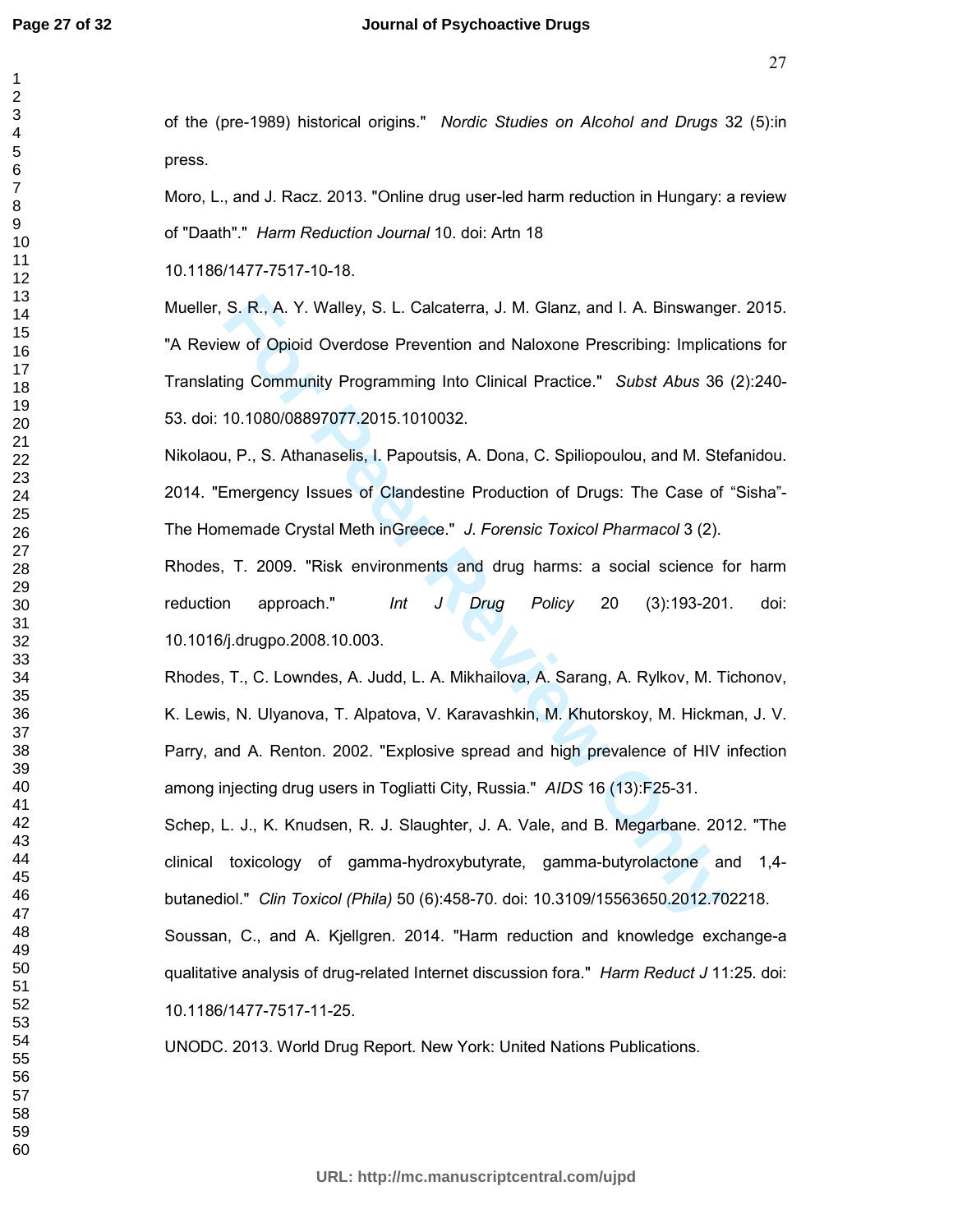UNODC. 2014. Global Synthetic Drugs Assessment - Amphetamine-type stimulants and new psychoactive substances. New York: United Nations.

van Amsterdam, J., T. Brunt, E. Pennings, and W. van den Brink. 2014. "Risk assessment of GBL as a substitute for the illicit drug GHB in the Netherlands. A comparison of the risks of GBL versus GHB." *Regul Toxicol Pharmacol* 70 (2):507-13. doi: 10.1016/j.yrtph.2014.08.014.

1016/j.yrtph.2014.08.014.<br>
alen, S., D. De Bruin, and J. P. C. Grund. 2015. *GHB Overdose Pn*<br>
People Who Use *GHB at Home in the Netherlands and Belgium* (2014<br>
oration of the Characteristics Associated with Overdose and Van Gaalen, S., D. De Bruin, and J. P. C. Grund. 2015. *GHB Overdose Prevention among People Who Use GHB at Home in the Netherlands and Belgium (2014 - 2015). An Exploration of the Characteristics Associated with Overdose and Opportunities for Risk Reduction*. Amsterdam.

Van Hout, M. C. 2014. "Kitchen chemistry: A scoping review of the diversionary use of pharmaceuticals for non-medicinal use and home production of drug solutions." *Drug Test Anal* 6 (7-8):778-87. doi: 10.1002/dta.1622.

Van Hout, M. C. 2015. "Nod and wave: An Internet study of the codeine intoxication phenomenon." *International Journal of Drug Policy* 26 (1):67-77. doi: 10.1016/j.drugpo.2014.06.016.

Van Hout, M. C., and E. Hearne. 2015a. ""Plant or Poison": a netnographic study of recreational use of 1,3-Dimethylamylamine (DMAA)." *International Journal of Drug Policy* Epub ahead of print.

Van Hout, M. C., and E. Hearne. 2015b. ""Vintage meds": a netnographic study of user decision-making, home preparation, and consumptive patterns of laudanum." *Subst Use Misuse* 50 (5):598-608. doi: 10.3109/10826084.2014.991408.

Van Hout, M. C., and E. Hearne. 2015c. ""Word of Mouse": Indigenous Harm Reduction and Online Consumerism of the Synthetic Compound Methoxphenidine." *Journal of Psychoactive Drugs* 47 (1):30-41. doi: 10.1080/02791072.2014.974002.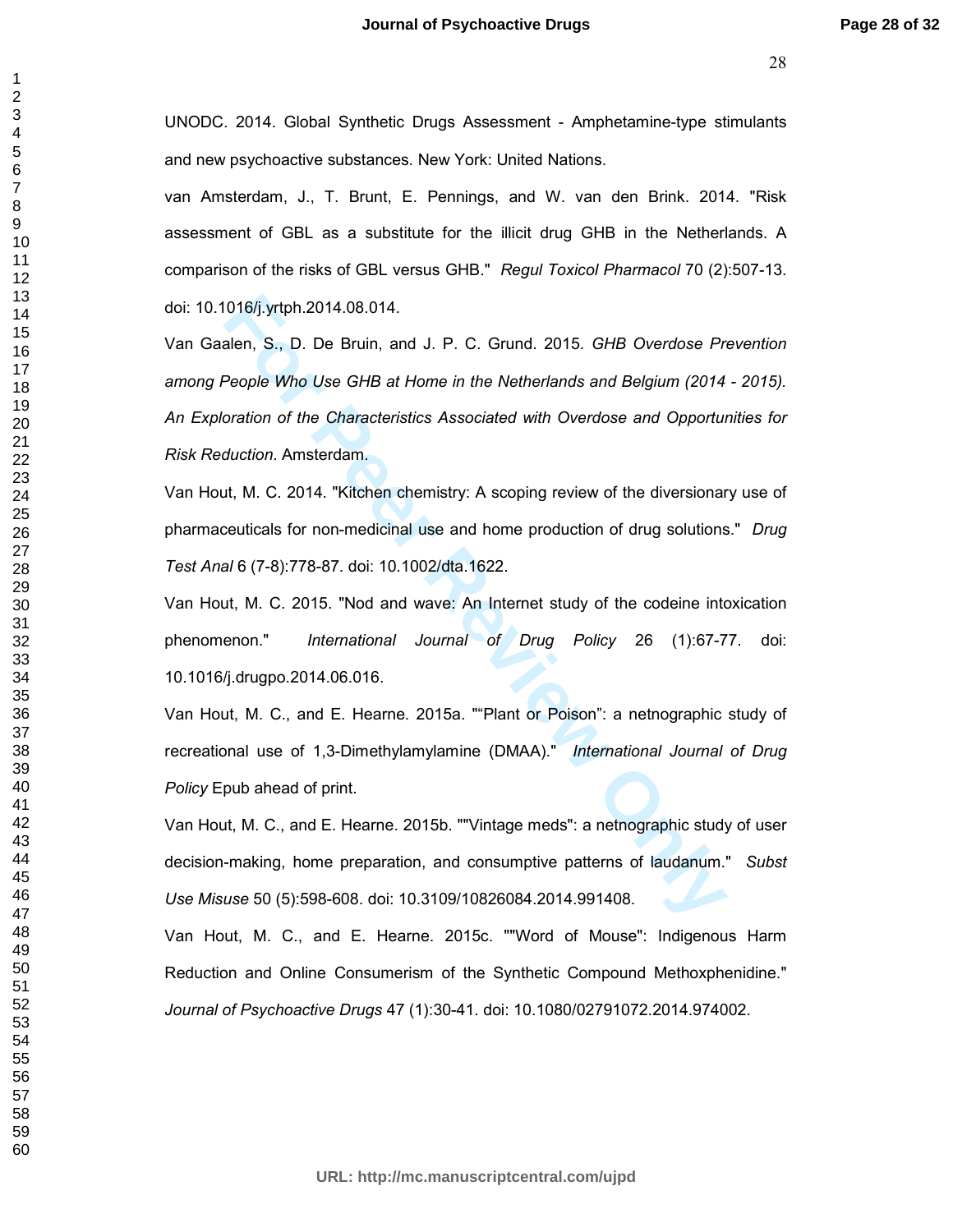#### **Journal of Psychoactive Drugs**

Van Hout, M.C., and E. Hearne. 2014. "Confessions of Contemporary English Opium-Eaters: A netnographic study of consumer negotiation of over the counter morphine for misuse." *Journal of Substance Use* Early Online:1-12.

Wertz, F. J. 2005. "Phenomenological research methods for counseling psychology." *Journal of Counseling Psychology* 52 (2):167-177. doi: 10.1037/0022-0167.52.2.167. Wilkinson, D., and M. Thelwall. 2011. "Researching Personal Information on the Public Web: Methods and Ethics." *Social Science Computer Review* 29 (4):387-401. doi: 10.1177/0894439310378979.

Wilson, S. M., and L. C. Peterson. 2002. "The anthropology of online communities." *Annual Review of Anthropology* 31:449-467. doi: 10.1146/annurev.anthro.31.040402.085436.

Zabransky, T. 2007. "Methamphetamine in the Czeh Republic." *J Drug Issues* 37 (1):155-180.

m, D., and M. Thelwall. 2011. "Researching Personal Information on the<br>thods and Ethics." Social Science Computer Review 29 (4):387-4<br> **For Peer Review Conduct Computer Science Computer** Review 29 (4):387-4<br> **For Peer SCIP** Zabransky, T., J.P. Grund, A. Latypov, D. Otiashvili, R. Stuikyte, O. Scutelniciuc, and P. Smyrnov. 2012. "Harm Reduction in Central and Eastern Europe." In *Harm Reduction in Substance Use and High-Risk Behaviour*, edited by R. Pates and D. Riley, 301-321. Oxfrod: Wiley-Blackwell.

Zabransky, T., A. Latypov, I. Varentsov, D. Otiashvili, and J.P. Grund. 2012. "Harm Reduction in Russia, South West and Central Asia." In *Harm Reduction in Substance Use and High-Risk Behaviour*, edited by & D. Riley R. Pates. Oxford: Wiley-Blackwell.

Zheluk, A., C. Quinn, and P. Meylakhs. 2014. "Internet search and krokodil in the Russian Federation: an infoveillance study." *J Med Internet Res* 16 (9):e212. doi: 10.2196/jmir.3203.

Zvosec, D. L., S. W. Smith, T. Porrata, A. Q. Strobl, and J. E. Dyer. 2011. "Case series of 226 gamma-hydroxybutyrate-associated deaths: lethal toxicity and trauma." *Am J Emerg Med* 29 (3):319-32. doi: 10.1016/j.ajem.2009.11.008.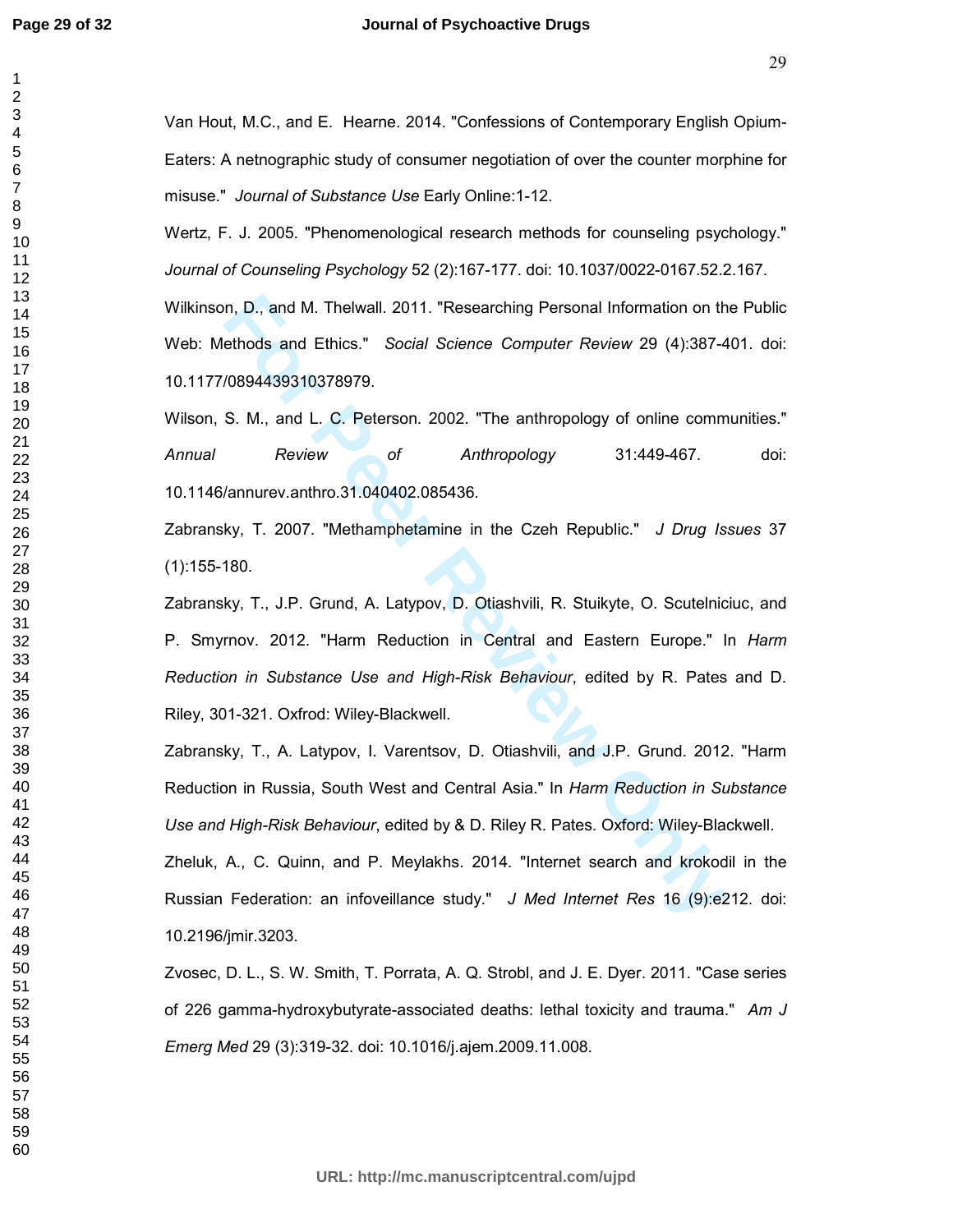# **Table 1 Search Terms**

| Search Term used in combination with | <b>Hits</b> |
|--------------------------------------|-------------|
| 'homemade' and 'forum'               |             |
| Krokodil                             | 562,000     |
| Desomorphine                         | 13,500      |
| <b>GHB</b>                           | 189,000     |
| Methamphetamine                      | 116,000     |
| Pervitin                             | 23,700      |
| Shake n Bake Meth                    | 73,700      |
| <b>Total</b>                         | 977,900     |

# **Table 2 Sites containing Trip Reports and Thread Discussions, and remaining records after application of exclusion criteria.**

| <b>GHB</b>                                                                          |                    | 189,000         |          |                      |                 |
|-------------------------------------------------------------------------------------|--------------------|-----------------|----------|----------------------|-----------------|
| Methamphetamine                                                                     |                    | 116,000         |          |                      |                 |
| Pervitin                                                                            |                    | 23,700          |          |                      |                 |
| Shake n Bake Meth                                                                   |                    | 73,700          |          |                      |                 |
| <b>Total</b>                                                                        |                    | 977,900         |          |                      |                 |
|                                                                                     |                    |                 |          |                      |                 |
|                                                                                     |                    |                 |          |                      |                 |
|                                                                                     |                    |                 |          |                      |                 |
| Table 2 Sites containing Trip Reports and Thread Discussions, and remaining records |                    |                 |          |                      |                 |
| after application of exclusion criteria.                                            |                    |                 |          |                      |                 |
|                                                                                     |                    |                 |          |                      |                 |
| <b>Website Link</b>                                                                 | Website            | Initial search  | Threads  | User                 | <b>Distinct</b> |
|                                                                                     | name               | result number   | excluded | <b>Discussion</b>    | pseudonym       |
|                                                                                     |                    | of users        |          | <b>Threads After</b> | s per site      |
|                                                                                     |                    | reports/threads |          | exclusion            | recorded        |
| www.drugsforum.com                                                                  | <b>Drugs Forum</b> | 101             | 95       | $\overline{6}$       | 12              |
| www.bluelight.org                                                                   | <b>Bluelight</b>   | 177             | 154      | 23                   | 79              |
| www.partyvibe.org                                                                   | Party Vibe         | 113             | 109      | $\overline{4}$       | $\overline{9}$  |
| www.psychonaut.com                                                                  | Psychonaut         | 43              | 43       | $\overline{0}$       | $\mathbf 0$     |
| www.shroomery.org                                                                   | Shroomery          | 180             | 178      | $\overline{2}$       | $\overline{4}$  |
|                                                                                     | <b>Totals</b>      | 614             | 578      | 36                   | 104             |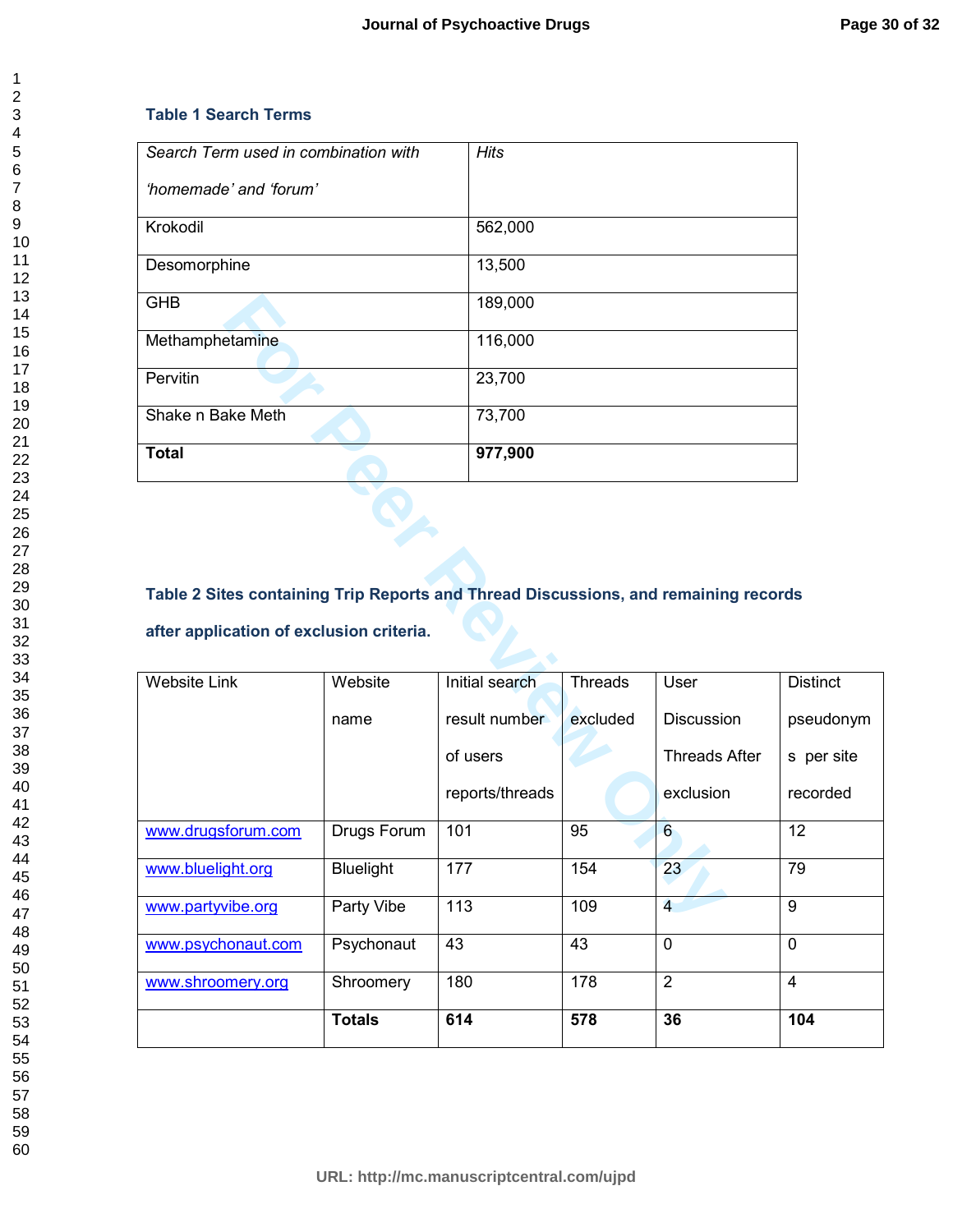# **Table 3 Themes and Categories emerging from the content textual analysis as per EPP protocols.**

| <b>Theme</b>                    | <b>Categories</b>                                         |
|---------------------------------|-----------------------------------------------------------|
| Theme 1: Discussions centred    | 1. What ingredients/precursors required?                  |
| on Recipes, and cooking         | 2. Where to obtain ingredients/chemicals/precursors?      |
| experiences of home produced    | 3. Cost of ingredients/chemicals/precursors?              |
| substances.                     | 4. Sharing of recipes.                                    |
|                                 | 5. Experiences shared of cooking.                         |
|                                 | 6. Advantages and Disadvantages of home cooking.          |
| Theme 2: Harm Reduction and     | 7. Harm Reduction Advice.                                 |
| Advice relating to physical     | 8. Harm & Injuries.                                       |
| harm and injuries incurred      | 9. Explosions and Death.                                  |
| during the cooking process.     |                                                           |
| Theme 3: Advice centred on      | 10. Chemistry advise re: Purification methods.            |
| chemistry and cooking of        | 11. Equipment necessary for cooking.                      |
| homemade substances.            | 12. Preferred Chemicals/Precursors particularly NaOh      |
|                                 | (sodium Hydroxide).                                       |
|                                 | 13. Poor quality substandard end product.                 |
|                                 | 14. Advise and<br>alternative<br>methods/chemicals<br>for |
|                                 | cooking.                                                  |
|                                 | 15. Potency Advice.                                       |
| Theme 4: Fora rules and         | 16. Community negative attitude and sarcasm at            |
| guidelines centred on reducing  | Fora<br>with<br>chemistry<br>users<br>no                  |
| harm by not permitting          | experience/knowledge<br>about<br>enquiring                |
| discussions of synthesis of any | homemade drugs/recipes.                                   |
| substances.                     | 17. Synthesis Discussions not allowed.                    |
|                                 | members adherence to<br>18. Fora<br>synth<br>"no          |